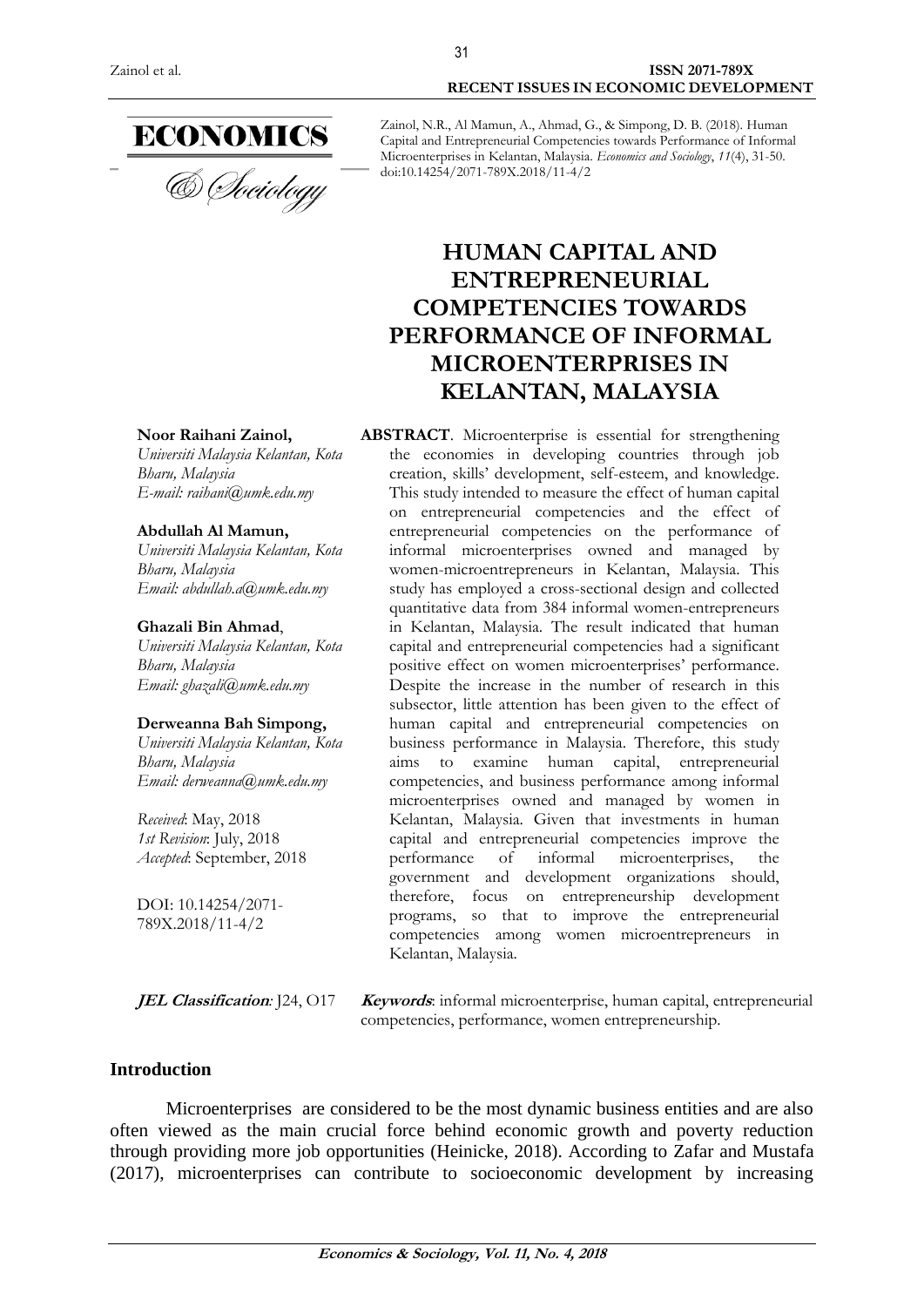|               | 32                                           |  |
|---------------|----------------------------------------------|--|
| Zainol et al. | <b>ISSN 2071-789X</b>                        |  |
|               | <b>RECENT ISSUES IN ECONOMIC DEVELOPMENT</b> |  |

households' income; i.e., increasing welfare, building self-confidence, bringing social and political stability, and conveying changes in the distribution of income and demographic situation. Furthermore, formal SMEs contribute up to 60% of the total employment and up to 40% of national income (GDP) in emerging economies respectively. These numbers are significantly higher when informal SMEs are taken into account (Abdul Razak, Abdullah & Ersoy, 2018). Undeniably, the informal sector has been considered by the poor in developing countries as the life-saving solution to employment and poverty problems (Kim, ElTarabishy and Bae, 2018). Moreover, informal business sector is able to intensify creativity and boost innovations (Burcharth, Paest Knudsen & Sondergaard, 2017); and finally, it increases total production (Lucas & Fuller, 2017). Hence, microenterprises are important for overcoming the challenges of high unemployment rates, high poverty rates and income inequalities. At the same time,small businesses global wide often suffer from weak performance and high failure rates (Machirori & Fatoki, 2013). In many developing countries growing unemployment rates have caused substantial increase in poverty rates. Under such circumstances, the poor people are forced to take up informal employment to survive.

There is an obvious lack of understanding of how microenterprises can survive with their capabilities and their firm performance (Parida et al., 2016). Entrepreneurial competence is, of course, the key contributing factor when it comes to firm performance, however, other important factors related to human capabilities are worth to be investigated as well (Wang et al., 2015).

## *Informal Economy and Women Micro-Enterprise*

Microenterprises are small in terms of size, which are measured by investment, employment or total assets of the business. These enterprises have the flexibility to startup and close down a business easily. According to the micro, small and medium enterprises (MSMEs) country indicators of 2010,89 million out of 125 million MSMEs are located in emerging countries. If the informal enterprises are included, the number of MSMEs is higher than the majority of the microenterprises in most of the emerging countries. As mentioned by some researchers (Tambunan, 2009), women in the Association of Southeast Asian Nations (ASEAN) region are encouraged to join the micro-enterprise sector. Abor and Quartey (2010) stated that an increase in business activities by women entrepreneurs is expected to contribute to the growth of enterprises, employment, production, Gross Domestic Profit (GDP and overall socioeconomic wellbeing. However, insufficient entrepreneurship resources in terms of capital, workers, and technology have slowed down the economic in most ASEAN countries (Tambunan, 2009).

Women entrepreneurs face barriers to entering the formal sector that may force them into the informal sector. Women informal micro-entrepreneurs rely on informal microenterprises to survive and contribute to the economic well being of their families, communities, and countries (Selamat, Abdul-Razak, Gapot, & Sanusi, 2011). In 2005, Malaysian women contributed 89.5% to the services sector, 7.5% to manufacturing, and only 3% to agriculture. A total of 82,911 business establishments were owned by women entrepreneurs (Department of Statistics, 2014). As a matter of fact, 88% of the women-owned businesses in Malaysia are microenterprises (SME Annual Report, 2011). In Indonesia, the government has implemented the National Entrepreneurship Movement, an entrepreneurship program, to increase the number of new entrepreneurs from 1.56% in 2012 to 1.65% in 2013 (Tambunan, 2009).

Undoubtedly, self-employed women have become role models for potential female entrepreneurs (Tundui & Tundui, 2013). Osman, Ho, and Galang (2011) stated that microentrepreneurs are users of micro-credit for survival. In Malaysia, the literature of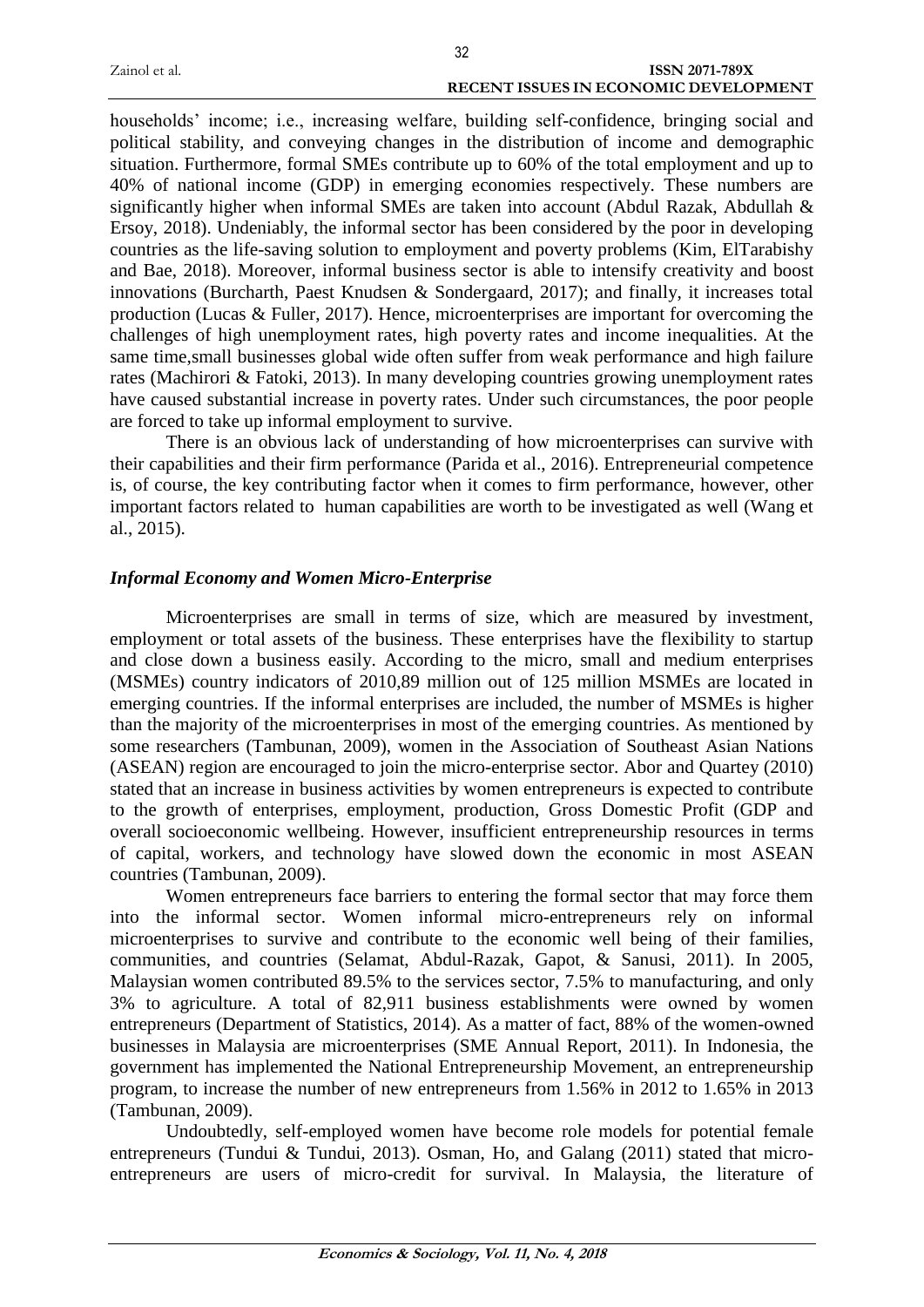microenterprises has focused on challenges that have subsequent impact on business performance. In fact, the majority of microenterprises are able to sustain with low productivity. Basically, micro-enterprise provides a business opportunity for low-income individuals to develop relevant talents and skills that are beneficial for improving their financial performance. In relation to this, this study aimed to examine the effect of human capital on entrepreneurial competencies and the effect of entrepreneurial competencies the performance of informal microenterprises own and managed by women entrepreneurs in Kelantan, Malaysia.

## **Literature Review**

# *Human Capital*

The definition of human capital varies according to different researchers. Some researchers have paid particular attention to specific aspects of human capital and its conceptualization. This refers to the importance of this valuable resource in achieving longterm survival and sustainability (Unger, Rauch, Frese, & Rosenbusch, 2011). According to Cooper et al. (1994) and Unger et al. (2011), human capital involves all forms of economic activities and individual aspects such as education, age, gender, management, and technical know-how that strengthen entrepreneurs'networking and problem-solving skill. Furthermore, Ucbasaran, Westhead, Wright, and Flores (2010) considered the entrepreneurship-specific human capital of business opportunities as entrepreneurial capability, parental background, and attitudes. In the light of this, many researchers have confirmed that entrepreneurial experience contributes to the rise in micro-enterprise (Krasniqi et al., 2007). This allows women entrepreneurs to attempt different methods to look for opportunities and resources (Ucbasaran, Westhead & Wright, 2008).

Human capital theory posits that people evaluate the benefits and costs of different activities such as education, training, experience and the formation of habits that can transform themselves and the business completely. Cooper et al. (1994) highlighted that many studies have particularly been done to investigate the human capital of entrepreneurs and its subsequent impact upon their business and entrepreneurial performance. As mentioned by Ucbasaran et al. (2006), an entrepreneur accumulates knowledge and experience in every stage of the entrepreneurial process, which contribute to his or her initial endowment of human capital towards business performance. This situation is expected to enhance customer satisfaction and business performance (Shahabudin, Ashnefi, & Emnet, 2016). Liu, Pang and Kong (2017) provide evidence for the simultaneous effects of brand equity and human capital on firm value.

## *Human Capital and Entrepreneurial competencies*

Entrepreneur who invests significantly in human capital often strives for growth. A group of researchers (Shane & Venkatraman, 2000; Wood & McKinley, 2010) have found that human capital can assist in increasing entrepreneurial competencies that determine business success through the ability to make use of these competencies to discover and exploit opportunities. For instance, prior knowledge, perception, identification, and recognition are found to enhance entrepreneurial alertness (Shane, 2000). Therefore, entrepreneurs are more prepared to discover underlying business opportunities (Shane, 2000, 2012; Suddaby, Bruton, & Si, 2014). Undeniably, human capital development can influence the entrepreneurs' business opportunities (Shane, 2000), which have been considered as opportunity recognition competency by Man et al. (2002). Furthermore, human capital encompasses planning and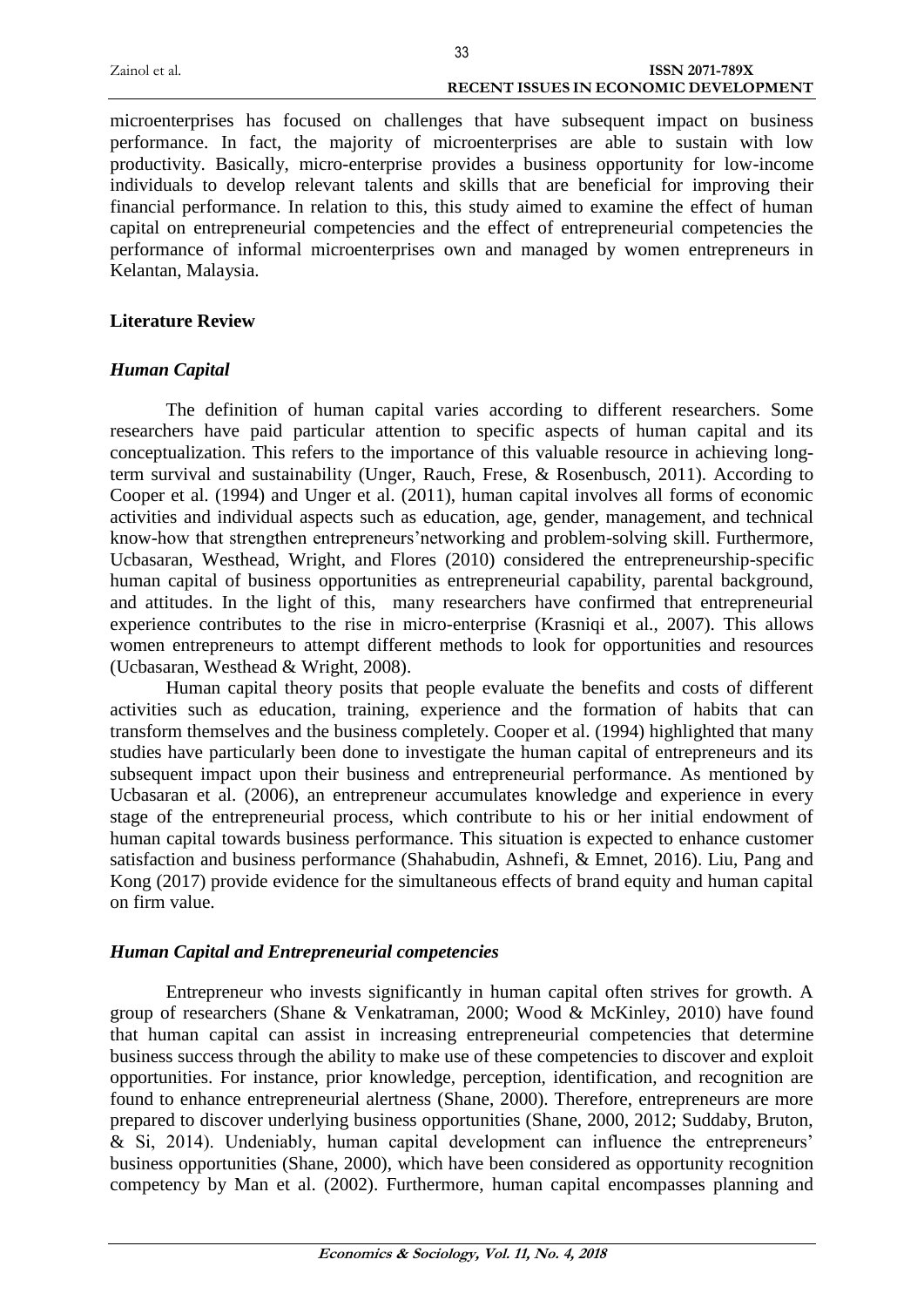ventures strategy (Freese, et al. 2000; Unger, Rauch, Freese, & Rosenbusch, 2011), relationship competency (Man & Lau, 2002; Bains, 2013), and strategic competency. In relationship competency, productivity increases when women entrepreneurs are able to operate the business associated with human capital in pursuing potential opportunities to growth, and establishing relationships with customers, suppliers, and investors (Dimov, 2010). These entrepreneurs can attract more customers, negotiate better contracts or agreements with suppliers, and gain more capital from investors, which are important in the market selection process (Jovanic, 1982). They can learn about market conditions effectively in order to adjust capacity and improve business. With stronger human capital, women entrepreneurs are also able to acquire better knowledge about customers, suppliers, products, and services, which help in recognizing new business opportunities (Garud, & Giuliani, 2013). Women entrepreneurs can make a strategic planning according to the business's mission and vision, which help in identifying the main resources in the microenterprises (Man et al. 2000).

Generally, human capital talks about learning associated with the accumulation of new knowledge and skills (Ackerman & Humpreys, 1990). Entrepreneur human capital such as industry experience and general education enables entrepreneurs to achieve venture success byincreasing their capabilities to explore and exploit entrepreneurial opportunities. With respect to this study, women entrepreneurs with stronger human capital are able to operate their business efficiently and make better decisions instantly with their knowledge and skills. Thus, human capital can minimize the liability of newness when there is a lack of knowledge, information, and skill (Aldrich & Auster, 1986). Normally, entrepreneurs get new tasks that require their responses and immediate decisions. Women entrepreneurs pose a cognitive challenge in accomplishing their routine business responsibility, problem-solving, and decision-making. For instance, many researchers (Shepherd & DeTienne, 2005; Ucbasaran, Shepherd, Lockett, & Lyon, 2013; Haynie, Shepherd, & Patzelt, 2012) stated that cognitive abilities can develop the entrepreneurs conceptual competency in order to avoid business failure. In a nutshell, human capital helps them in learning and adapting to new tasks and roles (Weick, 1996). Undeniably, women entrepreneurs should understand specific tasks in human capital such as environmental scanning, selecting opportunities, formulating strategies, organizations, management, and leadership (Shane & Venkatraman, 2000). As mentioned by Man and Lau (2000), if women entrepreneurs understand their tasks and responsibilities well, they know how to manage an organization with their full commitment (Man et al. 2000). Clearly, commitment is a strong desire for permanence with a willingness to maintain constant effort in business associated with the microenterprises values and objectives (Mowday et al., 1982).

# *Micro-Enterprise and Performance*

The definition of business performance varies. Based on this foundation, a human capital perspective has been used to predict a variety of entrepreneurial outcomes such as new venture formation, and new venture performance and survival (Dimov, 2017). First and foremost, financial performance can be measured by percentage of sales in terms of new product, profitability, capital, and return on assets (ROA) (Selvarajan et al., 2007). Besides, performance can also be determined by a business's growth in respect with number of employees, profit, turnover, profitability, return on capital employed (ROCE), or return on investment (ROI) (Baum, 1994; Simpson et al., 2012). Problems associated with the measurement of financial performance among microenterprises are well documented (McConaughy, Matthews, & Fialko, 2001; De Mel et al, 2009; Masakure, Henson, & Cranfield, 2009). As stated by Wright et al. (2005), business performance can be measured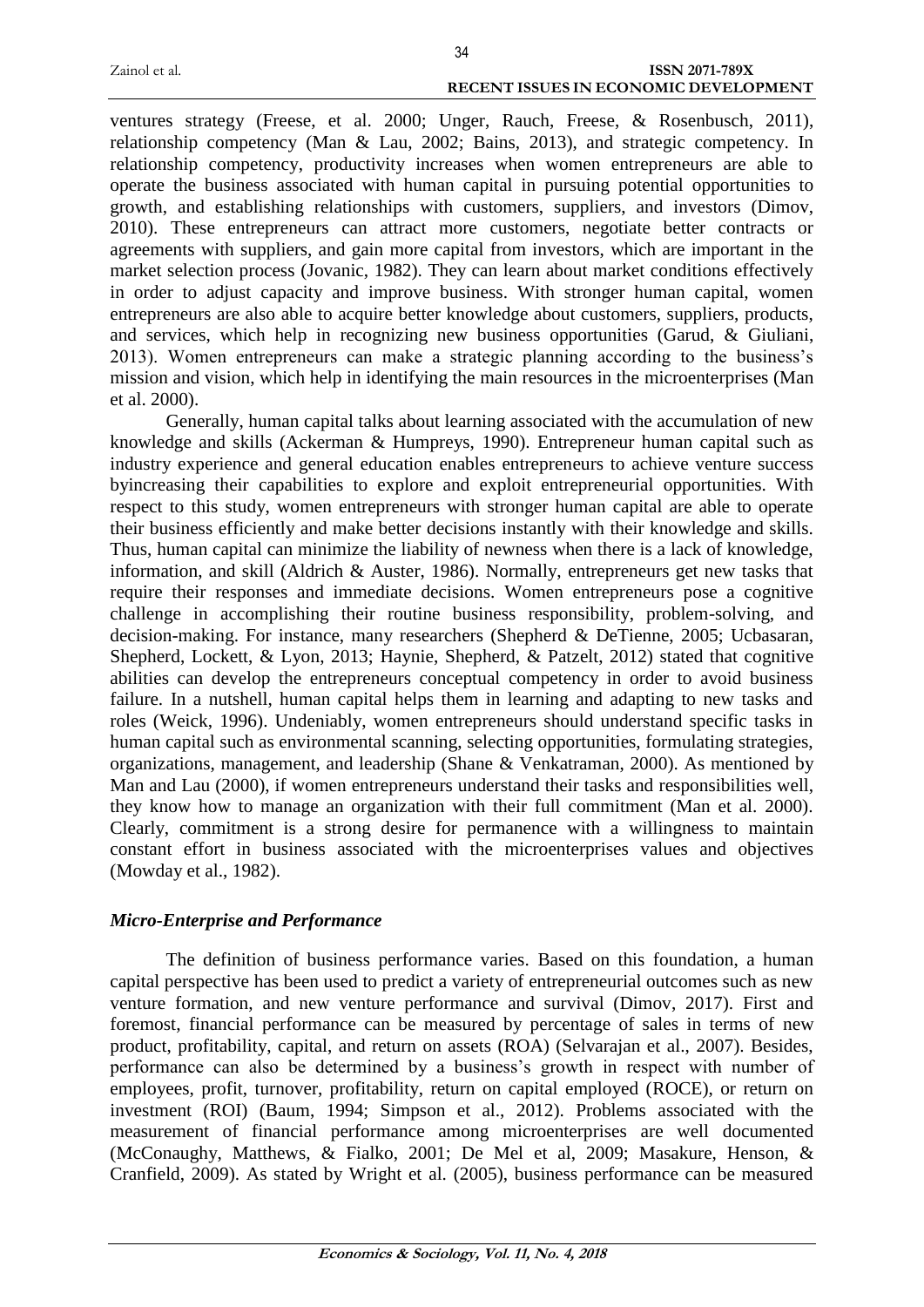|               | 35                                           |
|---------------|----------------------------------------------|
| Zainol et al. | <b>ISSN 2071-789X</b>                        |
|               | <b>RECENT ISSUES IN ECONOMIC DEVELOPMENT</b> |

based on six dimensions such as worker compensation, quality, shrinkage, productivity, and operating expenses. In addition, Rosa et al. (1996) outlined four dimensions of comparative performance within micro-enterprise. The first dimension is primary performance, which measures the number of employees, growth in employees, sales turnover, and value of capital assets. The second dimension is proxy performance, which emphasizes on geographical range of markets. The third dimension is subjective performance, which focuses on the ability to meet business and domestic needs. The last dimension is entrepreneurial performance, which measures the desire for growth and the ownership of multiple businesses. As noted by Man, Lau, and Chan (2002), four elements of micro-enterprise performance (Box et al., 1995) are previous business management experience, number of previous start-up businesses, age, and scanning intensity. Mead and Liedholm (1998)also highlighted that the three dimensions of micro-enterprise performance are changes in the number of employees, profitability, and contribution to household income.

The determinants of entrepreneurial performance are important to implement appropriate economic policies and form competitiveness in the business (Man et al., 2002). Although performance can be influenced by different factors, it should be measured in terms of the business's success or growth, profitability, and the relative performance (Baum, 1994; Man et al., 2002). In fact, Simpson, Padmore, and Newman (2012) stated that the concept of performance is strongly associated with the success of the entrepreneur. Furthermore, microenterprise performance can also be measured by the returns to firm-specific strategies and their implementation cost. These strategies integrate unique resource and competences of the enterprise (Lockett & Thompson, 2001; Hawawini, et al., 2003) to develop competitiveness advantage. Fundamentally, the growth of microenterprises can be measured in terms of employment growth (Mead & Liedholm, 1998; Bigsten & Gebreeyesus, 2007), revenue growth, and profit growth (Fairlie & Robb, 2009). In general, the perception of the entrepreneurs about the enterprise improvement is important. Although the income or employment growth may not be substantial, the success of the entrepreneurs can be determined based on the potential business improvement in future. Undeniably, surviving in the business during a hard time is a success.

## *Entrepreneurial Competencies*

As suggested by Man and Lau (2000), this study focused on six entrepreneurial competencies. They are opportunity recognition, relationship, conceptual, organizing, strategic, and commitment. These competencies show different performance effects to identify the relationship between them. These competencies refer to the ability of the entrepreneurs to perform specific roles effectively (Man, Lau, & Chan, 2002; Kaur & Bains, 2013).

Opportunity recognition competency: Opportunity recognition is defined as an entrepreneur's ability to identify and select the right business opportunities (Man & Lau, 2000; Santandreu-Mascarell, Garzon & Knorr, 2013). The entrepreneurial opportunity recognition process can be investigated from personal cognitive frameworks and social context (Hanohov and Baldacchino, 2018). Entrepreneurs discover new methods and solutions after a business problem is identified to avoid failure (Ulhøi, 2005), which can be addressed by adding value (Baum, 1994) and having a feasible decision-making. Therefore, these entrepreneurs are regarded as entrepreneurially strategic in exploring resources and opportunities to generate revenue, which subsequently leading to the human capital development and competitive advantage. As supported by a few groups of researchers (Carter, Brush, Greene, Gatewood & Hart, 2003; Shane, 2000, Shepherd and De Tienne, 2005; Onetti, Zucchella, Jones, & McDougall, 2012), human capital can determine the quality of an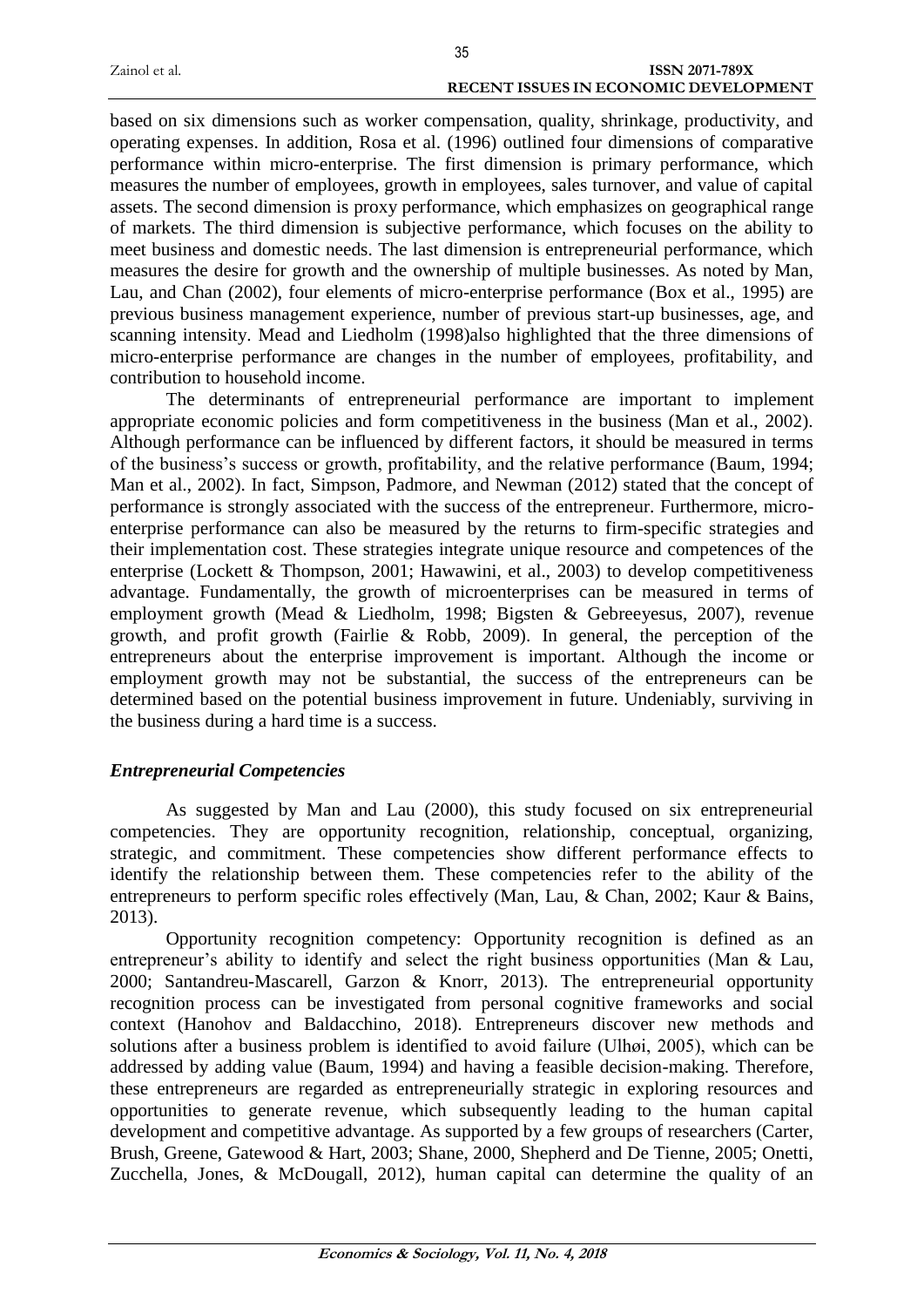|               | 36                                    |  |
|---------------|---------------------------------------|--|
| Zainol et al. | ISSN 2071-789X                        |  |
|               | RECENT ISSUES IN ECONOMIC DEVELOPMENT |  |

entrepreneur. After recognizing opportunity, human capital development is expected to contribute to both entrepreneurial and business performance. In this study, the informal women microenterprises looked for the opportunity to operate in the sector for improving business performance. Based on the arguments above, human capital is suggested to have a positive relationship with opportunity recognition competency (Williams, & Youssef, 2013; Harshana & Verena, 2014). Therefore, this study proposed:

*Hypothesis 1: Human capital has a positive effect on on opportunity recognition competency among women micro-entrepreneurs in Malaysia.*

*Hypothesis 2: Opportunity recognition competency is expected to enhance the performance of informal microenterprises owned and managed by women micro-entrepreneurs in Malaysia.*

*Relationship competency:* Relationship competency involves person-to-person-based interactions or individual-to-group-based interactions. It talks about building the co-operation and trust as well as using the connection, persuasive ability, communication, and interpersonal skill (Man & Lau, 2000). To succeed in relationship competency, Kaur and Bains (2013) stated that entrepreneurs have to rely on good interpersonal and communication skills, their ability to influence others, and gain support. Thus communication is a critical aspect of day-to-day functioning that enables a firm to build social capital, foster identification with the firm, and develop the goodwill required to create a sense of community around common values and goals (Marett, Marler and Marett, 2018). As a matter of fact, human capital is a process of developing a strategy & support the business through problem solving, value adding, heterogeneity of the product, and quality of the product (Baum, 1994; Unger et al., 2011). This can be accomplished when they have the capability of working with others, and manage relationships with employees, business partners, family members, friends, and customers. As a result, the entrepreneurs have the opportunity to strengthen their business using the necessary resources and skills (Man & Lau, 2000). Moreover, they should establish a strong rapport with their suppliers in order to get benefits in terms of credit, discount, and affordable price for raw materials. Most importantly, earning trust from customers and suppliers a significant element of the relationship competency in business (Man & Lau, 2000).

Relationship competency can be built through entrepreneur human capital development. Human capital talks about an entrepreneur's capacity to perform with relevant skills, education, experiences, values, and innovativeness. This aspect becomes the main concern for customers and suppliers. In other words, when the entrepreneurs are competent, they develop their human capital to reduce business failure. Then, the fruitful relationships they maintain in the business are likely to become more sustainable. Therefore, the following hypotheses are proposed.

## *Hypothesis 3: Human capital development has a positive relationship with relationship competency among women micro-entrepreneurs in Malaysia.*

*Hypothesis 4: Relationship competency is expected to enhance the performance of informal microenterprises owned and managed by women micro-entrepreneurs in Malaysia.*

*Conceptual competency:* Conceptual competency are those conceptual abilities reflected in the behavior of the entrepreneurs. For instance, making decisions for market opportunities and understanding the complex information for enterprise improvement (Man & Lau, 2000). The entrepreneurs can perceive the market environment or business operation, and solve the problems using an alternative solution. This concept is associated with the risk, which can be identified from a new market through sourcing and build new capabilities (Man & Lau, 2000; Kraus, Rigtering, Hughes & Hosman, 2012). In addition, conceptual competency involves an entrepreneurial requirement for analytical competency when solving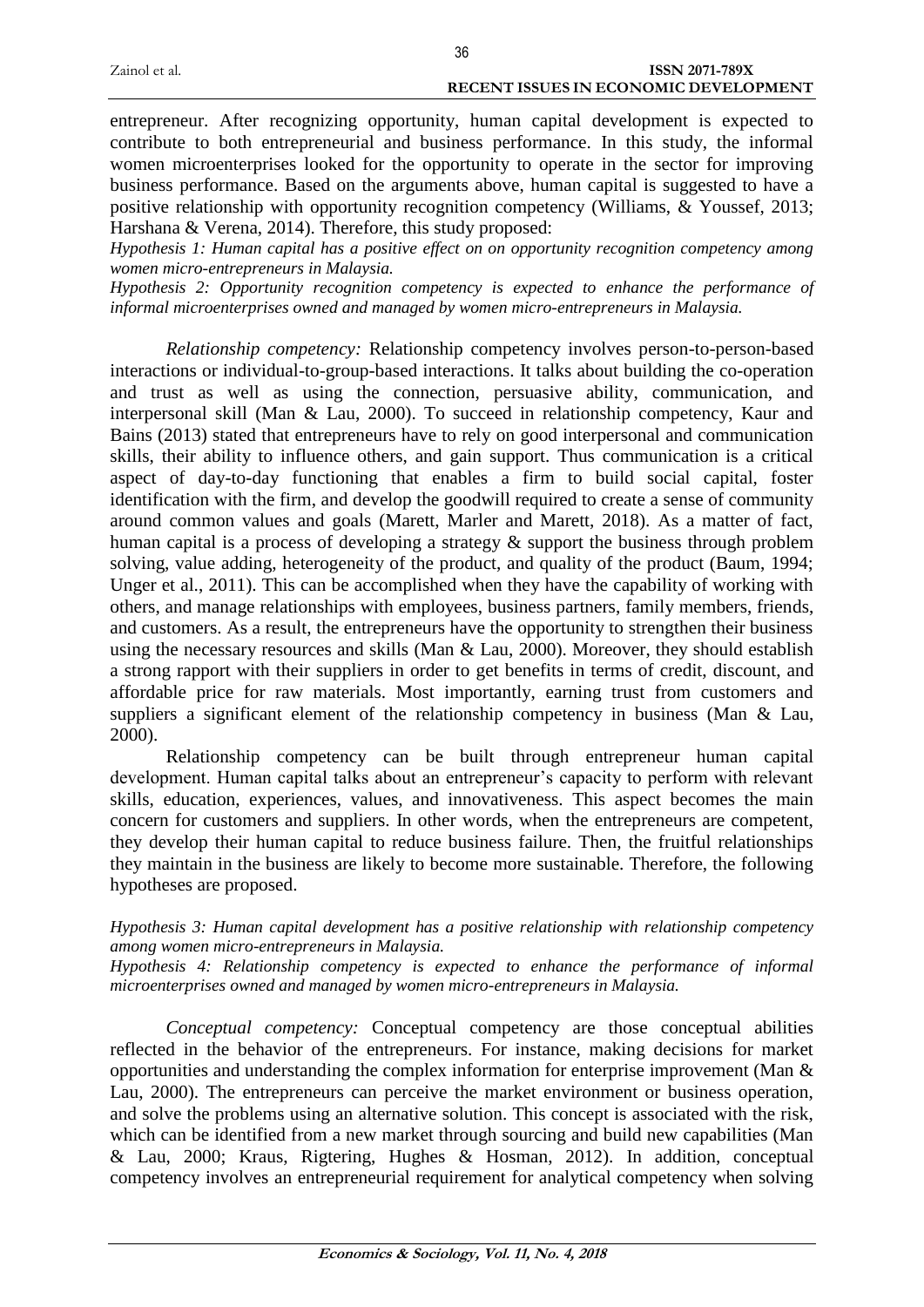| Zainol et al. |                                       | ISSN 2071-789X |
|---------------|---------------------------------------|----------------|
|               | RECENT ISSUES IN ECONOMIC DEVELOPMENT |                |

complicated situations (Man & Lau, 2000). As noted by Unger et al. (2011), human capital can increase an entrepreneur'sproblem-solving ability in any complex situation towards decision-making. Past studies have indicated that high quality of human capital can improve conceptual competency with their cognitive abilities (i.e. problem solving, decision-making, thinking analytically, innovation, creativity, and the ability to reduce risks). Thus, two hypotheses are developed as follows.

*Hypothesis 5: Human capital development has a positive effect on conceptual competency among women micro-entrepreneurs in Malaysia.*

*Hypothesis 6: Conceptual competency is expected to enhance the performance of informal microenterprises owned and managed by women micro-entrepreneurs in Malaysia.*

*Organizing competency:* Organizing competency involves the organization of internal and external resources through team-building, managing employees, training, and controlling for better performance (Man & Lau, 2000; Bae & Rowley, 2004). The asuccessful entrepreneur should be responsible for making judgmental decisions that influence different aspects of the business (Hebert & Link, 1989; Zahra & Nambisan, 2012). Thus, entrepreneurs should have the ability to manage internal and external resources such as budget, materials, human resources, work schedules, and programmes (Snell & Lau, 1994; Man et al., 2002; Kaur & Bains, 2013). Managing its knowledge has become increasingly important as effective use of knowledge assets and resources enables innovation and organizational success (Scuotto et al., 2017; Shih & Tsai, 2016). According to Panda (2002), entrepreneurs have to organize a large proportion of fixed capital and arrange their working capital requirement. Specifically, informal entrepreneurs require organizing competency to manage themselves and identify their potential skills. They are individuals who are important to the performance. In a nutshell, human capital can determine the quality of an entrepreneur (Shane, 2000; Shepherd & De Tienne, 2005; Packham, Jones, Miller, Pickernel, & Thomas, 2010) in terms of organizing and attracting customers (Wirtz, Chew, & Lovelock, 2012). Undoubtedly, human capital plays a crucial role in enhancing informal micro-enterprise and achieving sustainable performance with the greatest competitiveness (Guthrie et al., 2002; Agarwala, 2003; Unger et al., 2011). Based on the theoretical arguments above, human capital is predicted to have a positive impact on organizing competency. Then, organizing competency has a positive relationship with business success and outcome (Unger et al., 2011). Therefore, the following hypotheses are proposed.

*Hypothesis 7: Human capital development has a positive effect on organizing competency among women micro-entrepreneurs in Malaysia.*

*Hypothesis 8: Organizing competency is expected to enhance the performance of informal microenterprises owned and managed by women micro-entrepreneurs in Malaysia.*

*Strategic competency:* Strategic competency involve an entrepreneur's ability to develop a business vision in mind, which is consistent with the literature of entrepreneurial competency (Baum, 1994; Snell & Lau, 1994; Thompson, Stuart, & Lindsay, 1996). Entrepreneurs have to develop a vision by formulating and implementing strategies, setting clear goals and standards, forecasting financial aspects to implement a business strategy, and conceptualizing ideas (Kaur & Bains, 2013; Man & Lau, 2000). Arbussa et al., 2017, contented that micro-enterprise act in networks to enhance their resources and to be able to respond to changing demand, and even though they tend to adopt a flexible and informal strategy. In addition, they have the ability to plan and implement tactics and strategies in order to influence customers or competitors (Parkman, Holloway, & Sebastiao, 2012). To develop a long-term business vision, entrepreneurs should fulfill personal expectations, take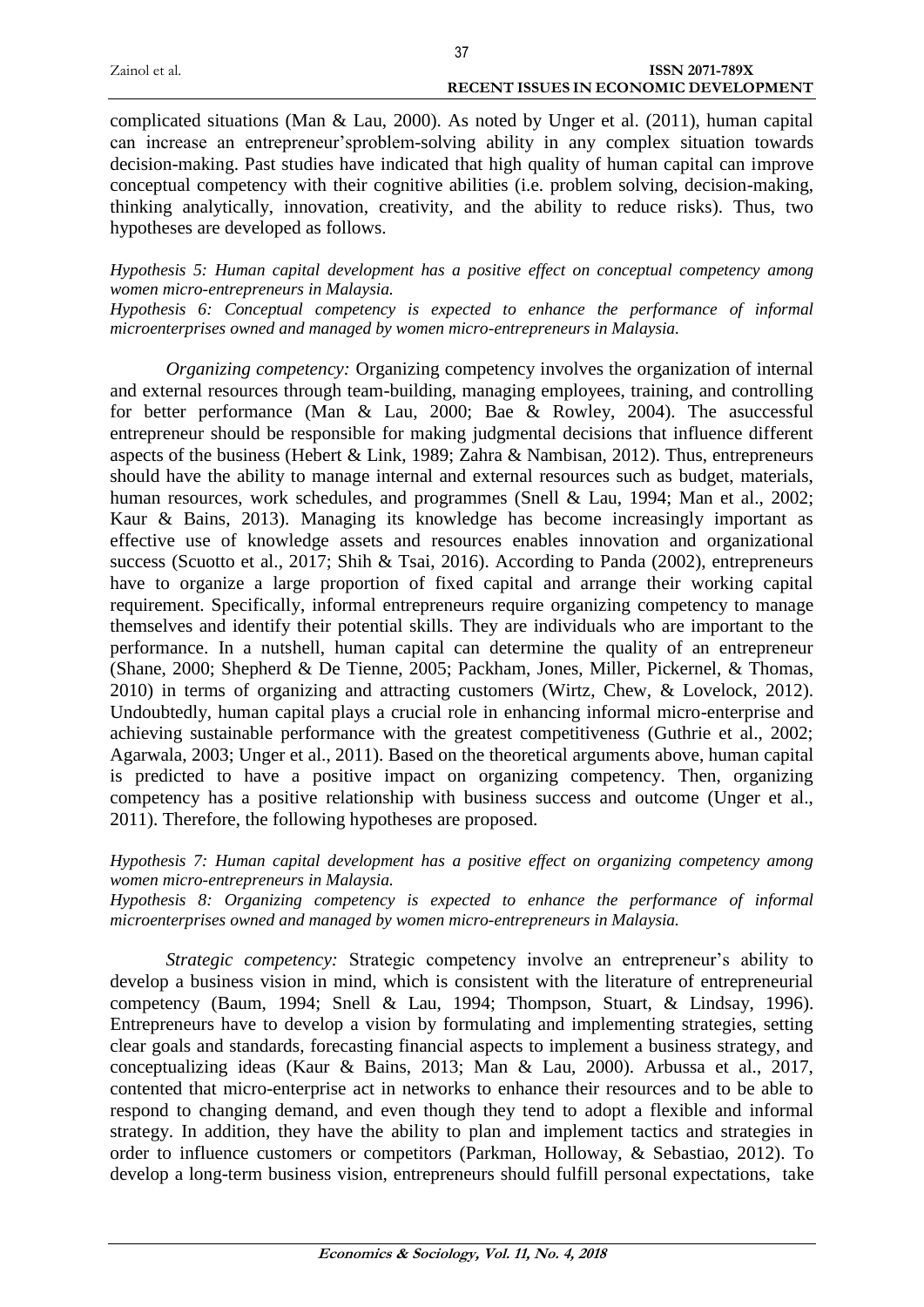|               | 38                                           |  |
|---------------|----------------------------------------------|--|
| Zainol et al. | <b>ISSN 2071-789X</b>                        |  |
|               | <b>RECENT ISSUES IN ECONOMIC DEVELOPMENT</b> |  |

responsibility for the business vision for the community. Entrepreneurs with the capability to process business information strategically tend to be proactive in creating their own destiny. They also consider other factors of the environment towards the business performance (Simsek & Heavey, 2011; Achtenhagen, Melin, & Neldi, 2013). As stated by a group of scholars (Becker, Huselid, and Ulrich, 2001; Brush and Ruse, 2005), strategic competency allows entrepreneurs to plan far-reaching goals that achieve the business mission and vision. Next, they provide a solid framework for identifying resources in terms of equipment, capital, and personnel. The strategic plan is a set of decisions the entrepreneurs have to make to be successful. This plan allows them to create processes that make a business more adaptable. A study conducted by Hayton (2003) proved a positive relationship between human capital and strategic competency. Therefore, the following hypotheses are developed.

#### *Hypothesis 9: Human capital development has a positive effect on on strategic competency among women micro-entrepreneurs in Malaysia.*

*Hypothesis 10: Strategic competency is expected to enhance the performance of informal microenterprises owned and managed by women micro-entrepreneurs in Malaysia.*

*Commitment competency:* Commitment competency refers to the driver of an entrepreneur to continue business. Entrepreneurs who strive to achieve a long-term goal with strong devotion (Man & Lau, 2000) are likely to take initiatives and possess entrepreneurial attitudes (Schaltegger, Ludeke-Freud, & Hansen, 2012; Achtenhagen, Melin, & Naldi, 2013). Entrepreneurial commitment represents another goal orientation, such that multiple goals of identifying opportunities, uncovering new value or developing new business (Rajabi, Brashear-Alejandro & Chelariu, 2018). These entrepreneurs are discovered to have commitment competency (Mitchelmore & Rowley, 2010). Undeniably, determined effort and hard work are required by entrepreneurs to manage their business (Sambasivan, Lim, Rose, & Abdul, 2010). Most entrepreneurs have to overcome insurmountable business barriers. They have to demonstrate a strong motivation to compete and see their business comes to fruition. At the same time, they also make effort to ensure that a person is satisfied with their products or services. Although entrepreneurs make personal sacrifices, they make sure that their work does not interfere with family life (Kozan, Oksoy, & Ozsoy, 2012). Usually, these entrepreneurs are energetic and work long hours to achieve an optimum level of performance. According to Zimmerer and Scarborough (2008), high commitment is considered the most exhibited characteristics of an entrepreneur. From a social perspective of human capital development, different features such as intrinsic abilities, knowledge, and skills are accumulated in an individual's lifetime (Boden & Nucci, 2000). Subsequently, commitment competency generate additional values to human capital and business performance. Moreover, previous findings have proven the incorporation of human capital with better business performance (Ganotakis, 2012; Martin, McNally, & Kay, 2013) and commitment competency (Rastogi, 2000; Wiklund & Shepherd, 2003). Based on the discussion above, both human capital development and commitment competency are predicted to have a significant relationship with business performance. Thus, two hypotheses are developed as follows.

*Hypothesis 11: Human capital development has a positive effect on commitment competency among women micro-entrepreneurs in Malaysia.*

*Hypothesis 12: Commitment competency is expected to enhance the performance of informal microenterprises owned and managed by women micro-entrepreneurs in Malaysia.*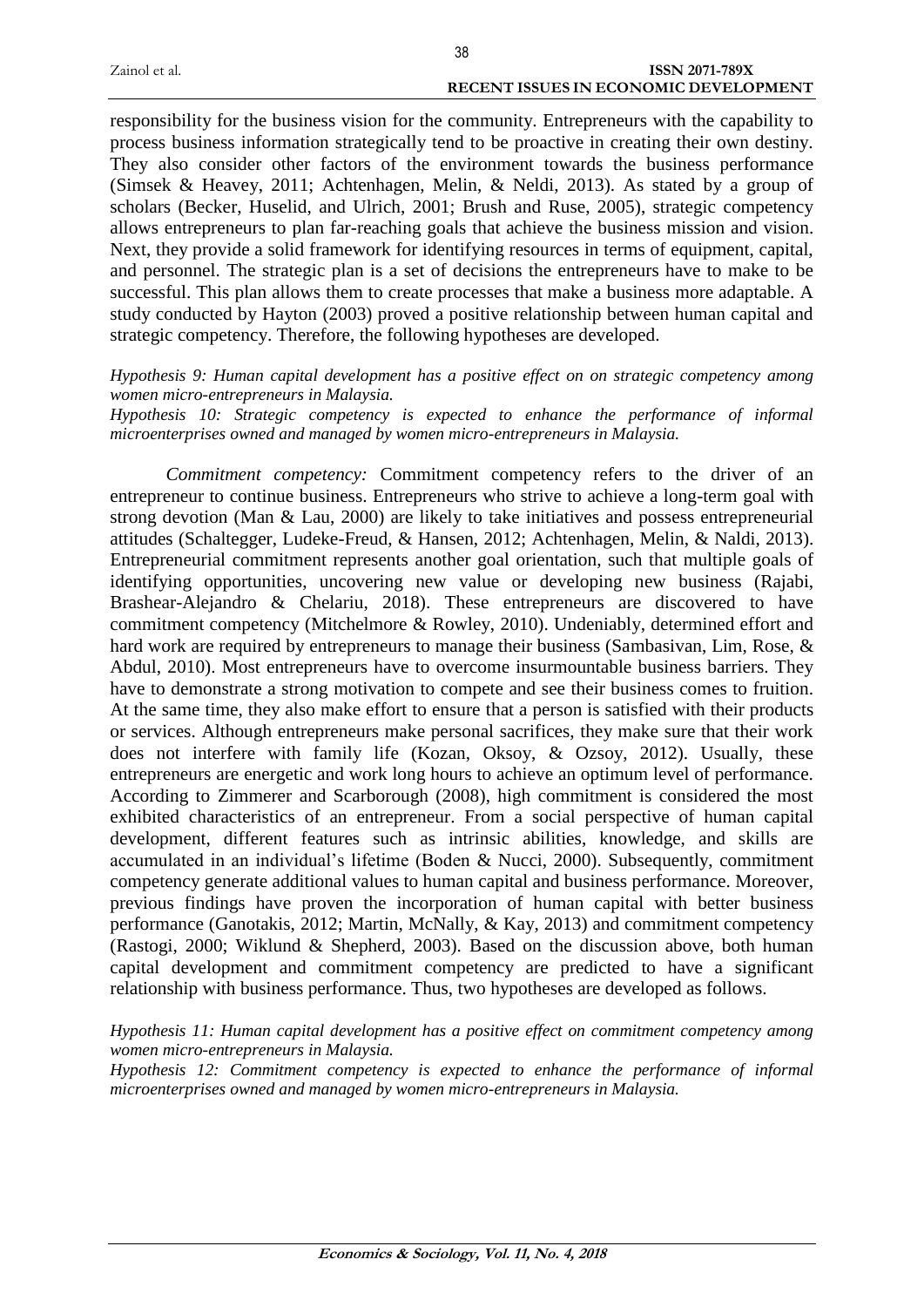| Zainol et al. | <b>ISSN 2071-789X</b>                        |
|---------------|----------------------------------------------|
|               | <b>RECENT ISSUES IN ECONOMIC DEVELOPMENT</b> |
|               |                                              |

39

#### **Research Methodology**

This study adopted a cross-sectional design, which relied on quantitative data collected from women informal micro-entrepreneurs in Kelantan, Malaysia. The population for this study was microenterprises owned and managed by women, operating in an informal sector in Kelantan. These microenterprises were not registered in the Companies Commission of Malaysia (Suruhanjaya Syarikat Malaysia) as they did not have a permanent business premise and location. Instead, the microenterprises were registered in the local municipal council of Kota Bharu, Kelantan, with registration fee between RM20 and RM36 every year, depending on the district council. This study randomly selected six districts in Kelantan; there were Kota Bharu, Tanah Merah, Pasir Puteh, Tumpat, Machang, and Ketereh. The sampling frame of informal women micro-entrepreneurs was obtained from the district municipal office. Then, the data collection team approached the informal women micro-entrepreneurs in some selected '*night markets'*. Once the appointments with the respondents were made, the data were collected through structured interview.

Table 1. Survey Instrument

| Commitment competency<br>I am able to refuse from letting the venture fail whenever appropriate.<br>$COMM-1$<br>Man and Lau,<br>I am able to dedicate to make the venture work whenever possible<br>(2000)<br>$COMM - 2$<br>$COMM - 3$<br>I am able to keep an extremely strong internal drive<br>Conceptual competency<br>I am able to apply ideas to alternative contexts.<br>$CONC-1$<br>Man, Lau and<br>$CONC-2$<br>I am able to integrate issues into more general solution contexts<br>Snape, (2008)<br>$CONC-3$<br>I am able to take reasonable job-related risks.<br>$CONC - 4$<br>I am able to monitor progress toward objectives in risky actions<br>Organizing competency<br>I am able to plan the operations of the business<br>$ORGA - 1$<br>Man, Lau and<br>I am able to plan the enterprise of different resources<br>$ORGA - 2$<br>Snape, (2008)<br>$ORGA - 3$<br>I am able to keep the enterprise run smoothly.<br>I am able to organize resources<br>$ORGA - 4$<br>$ORGA - 5$<br>I am able to coordinate my work<br>Opportunity recognition competency<br>I am able to identify goods or services that customers want.<br>$OPPO-1$<br>Man, Lau<br>$OPPO-2$<br>I am able to notice unfulfilled customer needs by others.<br>and Snape, $(2008)$<br>I am able to actively look for products or services that provide real benefit to customers.<br>$OPPO-3$<br>$OPPO-4$<br>I am able to grab high-quality business opportunities.<br>Relationship competency<br>I am able to develop long-term trusting relationships with other people<br>$RELA - 1$<br>Man, Lau and<br>$RELA - 2$<br>I am able to easily negotiate with others.<br>Snape, (2008)<br>$RELA-3$<br>I am able to interact with others.<br>$RELA - 4$<br>I am able to maintain a personal network of work contacts<br>$RELA - 5$<br>I am able to understand what others mean by their words and actions<br>Strategic competency<br>I am able to prioritize work in alignment with business goals.<br>$STRA - 1$<br>Man, Lau and<br>I am able to align current actions with strategic goals.<br>$STRA - 2$<br>Snape, (2008)<br>$STRA - 3$<br>I am able to monitor progress toward the strategic goal.<br>I am able to evaluate results against strategic goals.<br>$STRA-4$<br>$STRA - 5$<br>I am able to determine strategic actions by weighing costs and benefits<br>Human capital development<br>$HUMA - 1$<br>I have the ideas to add to the current product, which is more demand from the customer.<br>Ayob, Daud, and<br>I can produce more quantity of my product with the high quality, compared with 1 year ago.<br>$HUMA - 2$<br>Ismail, (2016)<br>I can solve the problems related to the business based on my own experience and knowledge<br>$HUMA-3$<br>(informal).<br>I have a regular customer, who will stop and buy my product.<br>$HUMA - 4$<br>Enterprise performance<br>How can you describe your enterprise profitability than others in this sector?<br>$ENTP-1$<br>Ellie (2010); | Code | Questions | Source |
|----------------------------------------------------------------------------------------------------------------------------------------------------------------------------------------------------------------------------------------------------------------------------------------------------------------------------------------------------------------------------------------------------------------------------------------------------------------------------------------------------------------------------------------------------------------------------------------------------------------------------------------------------------------------------------------------------------------------------------------------------------------------------------------------------------------------------------------------------------------------------------------------------------------------------------------------------------------------------------------------------------------------------------------------------------------------------------------------------------------------------------------------------------------------------------------------------------------------------------------------------------------------------------------------------------------------------------------------------------------------------------------------------------------------------------------------------------------------------------------------------------------------------------------------------------------------------------------------------------------------------------------------------------------------------------------------------------------------------------------------------------------------------------------------------------------------------------------------------------------------------------------------------------------------------------------------------------------------------------------------------------------------------------------------------------------------------------------------------------------------------------------------------------------------------------------------------------------------------------------------------------------------------------------------------------------------------------------------------------------------------------------------------------------------------------------------------------------------------------------------------------------------------------------------------------------------------------------------------------------------------------------------------------------------------------------------------------------------------------------------------------------------------------------------------------------------------------------------------------------------------------------------------------------------------------------------------------------------------------------|------|-----------|--------|
|                                                                                                                                                                                                                                                                                                                                                                                                                                                                                                                                                                                                                                                                                                                                                                                                                                                                                                                                                                                                                                                                                                                                                                                                                                                                                                                                                                                                                                                                                                                                                                                                                                                                                                                                                                                                                                                                                                                                                                                                                                                                                                                                                                                                                                                                                                                                                                                                                                                                                                                                                                                                                                                                                                                                                                                                                                                                                                                                                                                        |      |           |        |
|                                                                                                                                                                                                                                                                                                                                                                                                                                                                                                                                                                                                                                                                                                                                                                                                                                                                                                                                                                                                                                                                                                                                                                                                                                                                                                                                                                                                                                                                                                                                                                                                                                                                                                                                                                                                                                                                                                                                                                                                                                                                                                                                                                                                                                                                                                                                                                                                                                                                                                                                                                                                                                                                                                                                                                                                                                                                                                                                                                                        |      |           |        |
|                                                                                                                                                                                                                                                                                                                                                                                                                                                                                                                                                                                                                                                                                                                                                                                                                                                                                                                                                                                                                                                                                                                                                                                                                                                                                                                                                                                                                                                                                                                                                                                                                                                                                                                                                                                                                                                                                                                                                                                                                                                                                                                                                                                                                                                                                                                                                                                                                                                                                                                                                                                                                                                                                                                                                                                                                                                                                                                                                                                        |      |           |        |
|                                                                                                                                                                                                                                                                                                                                                                                                                                                                                                                                                                                                                                                                                                                                                                                                                                                                                                                                                                                                                                                                                                                                                                                                                                                                                                                                                                                                                                                                                                                                                                                                                                                                                                                                                                                                                                                                                                                                                                                                                                                                                                                                                                                                                                                                                                                                                                                                                                                                                                                                                                                                                                                                                                                                                                                                                                                                                                                                                                                        |      |           |        |
|                                                                                                                                                                                                                                                                                                                                                                                                                                                                                                                                                                                                                                                                                                                                                                                                                                                                                                                                                                                                                                                                                                                                                                                                                                                                                                                                                                                                                                                                                                                                                                                                                                                                                                                                                                                                                                                                                                                                                                                                                                                                                                                                                                                                                                                                                                                                                                                                                                                                                                                                                                                                                                                                                                                                                                                                                                                                                                                                                                                        |      |           |        |
|                                                                                                                                                                                                                                                                                                                                                                                                                                                                                                                                                                                                                                                                                                                                                                                                                                                                                                                                                                                                                                                                                                                                                                                                                                                                                                                                                                                                                                                                                                                                                                                                                                                                                                                                                                                                                                                                                                                                                                                                                                                                                                                                                                                                                                                                                                                                                                                                                                                                                                                                                                                                                                                                                                                                                                                                                                                                                                                                                                                        |      |           |        |
|                                                                                                                                                                                                                                                                                                                                                                                                                                                                                                                                                                                                                                                                                                                                                                                                                                                                                                                                                                                                                                                                                                                                                                                                                                                                                                                                                                                                                                                                                                                                                                                                                                                                                                                                                                                                                                                                                                                                                                                                                                                                                                                                                                                                                                                                                                                                                                                                                                                                                                                                                                                                                                                                                                                                                                                                                                                                                                                                                                                        |      |           |        |
|                                                                                                                                                                                                                                                                                                                                                                                                                                                                                                                                                                                                                                                                                                                                                                                                                                                                                                                                                                                                                                                                                                                                                                                                                                                                                                                                                                                                                                                                                                                                                                                                                                                                                                                                                                                                                                                                                                                                                                                                                                                                                                                                                                                                                                                                                                                                                                                                                                                                                                                                                                                                                                                                                                                                                                                                                                                                                                                                                                                        |      |           |        |
|                                                                                                                                                                                                                                                                                                                                                                                                                                                                                                                                                                                                                                                                                                                                                                                                                                                                                                                                                                                                                                                                                                                                                                                                                                                                                                                                                                                                                                                                                                                                                                                                                                                                                                                                                                                                                                                                                                                                                                                                                                                                                                                                                                                                                                                                                                                                                                                                                                                                                                                                                                                                                                                                                                                                                                                                                                                                                                                                                                                        |      |           |        |
|                                                                                                                                                                                                                                                                                                                                                                                                                                                                                                                                                                                                                                                                                                                                                                                                                                                                                                                                                                                                                                                                                                                                                                                                                                                                                                                                                                                                                                                                                                                                                                                                                                                                                                                                                                                                                                                                                                                                                                                                                                                                                                                                                                                                                                                                                                                                                                                                                                                                                                                                                                                                                                                                                                                                                                                                                                                                                                                                                                                        |      |           |        |
|                                                                                                                                                                                                                                                                                                                                                                                                                                                                                                                                                                                                                                                                                                                                                                                                                                                                                                                                                                                                                                                                                                                                                                                                                                                                                                                                                                                                                                                                                                                                                                                                                                                                                                                                                                                                                                                                                                                                                                                                                                                                                                                                                                                                                                                                                                                                                                                                                                                                                                                                                                                                                                                                                                                                                                                                                                                                                                                                                                                        |      |           |        |
|                                                                                                                                                                                                                                                                                                                                                                                                                                                                                                                                                                                                                                                                                                                                                                                                                                                                                                                                                                                                                                                                                                                                                                                                                                                                                                                                                                                                                                                                                                                                                                                                                                                                                                                                                                                                                                                                                                                                                                                                                                                                                                                                                                                                                                                                                                                                                                                                                                                                                                                                                                                                                                                                                                                                                                                                                                                                                                                                                                                        |      |           |        |
|                                                                                                                                                                                                                                                                                                                                                                                                                                                                                                                                                                                                                                                                                                                                                                                                                                                                                                                                                                                                                                                                                                                                                                                                                                                                                                                                                                                                                                                                                                                                                                                                                                                                                                                                                                                                                                                                                                                                                                                                                                                                                                                                                                                                                                                                                                                                                                                                                                                                                                                                                                                                                                                                                                                                                                                                                                                                                                                                                                                        |      |           |        |
|                                                                                                                                                                                                                                                                                                                                                                                                                                                                                                                                                                                                                                                                                                                                                                                                                                                                                                                                                                                                                                                                                                                                                                                                                                                                                                                                                                                                                                                                                                                                                                                                                                                                                                                                                                                                                                                                                                                                                                                                                                                                                                                                                                                                                                                                                                                                                                                                                                                                                                                                                                                                                                                                                                                                                                                                                                                                                                                                                                                        |      |           |        |
|                                                                                                                                                                                                                                                                                                                                                                                                                                                                                                                                                                                                                                                                                                                                                                                                                                                                                                                                                                                                                                                                                                                                                                                                                                                                                                                                                                                                                                                                                                                                                                                                                                                                                                                                                                                                                                                                                                                                                                                                                                                                                                                                                                                                                                                                                                                                                                                                                                                                                                                                                                                                                                                                                                                                                                                                                                                                                                                                                                                        |      |           |        |
|                                                                                                                                                                                                                                                                                                                                                                                                                                                                                                                                                                                                                                                                                                                                                                                                                                                                                                                                                                                                                                                                                                                                                                                                                                                                                                                                                                                                                                                                                                                                                                                                                                                                                                                                                                                                                                                                                                                                                                                                                                                                                                                                                                                                                                                                                                                                                                                                                                                                                                                                                                                                                                                                                                                                                                                                                                                                                                                                                                                        |      |           |        |
|                                                                                                                                                                                                                                                                                                                                                                                                                                                                                                                                                                                                                                                                                                                                                                                                                                                                                                                                                                                                                                                                                                                                                                                                                                                                                                                                                                                                                                                                                                                                                                                                                                                                                                                                                                                                                                                                                                                                                                                                                                                                                                                                                                                                                                                                                                                                                                                                                                                                                                                                                                                                                                                                                                                                                                                                                                                                                                                                                                                        |      |           |        |
|                                                                                                                                                                                                                                                                                                                                                                                                                                                                                                                                                                                                                                                                                                                                                                                                                                                                                                                                                                                                                                                                                                                                                                                                                                                                                                                                                                                                                                                                                                                                                                                                                                                                                                                                                                                                                                                                                                                                                                                                                                                                                                                                                                                                                                                                                                                                                                                                                                                                                                                                                                                                                                                                                                                                                                                                                                                                                                                                                                                        |      |           |        |
|                                                                                                                                                                                                                                                                                                                                                                                                                                                                                                                                                                                                                                                                                                                                                                                                                                                                                                                                                                                                                                                                                                                                                                                                                                                                                                                                                                                                                                                                                                                                                                                                                                                                                                                                                                                                                                                                                                                                                                                                                                                                                                                                                                                                                                                                                                                                                                                                                                                                                                                                                                                                                                                                                                                                                                                                                                                                                                                                                                                        |      |           |        |
|                                                                                                                                                                                                                                                                                                                                                                                                                                                                                                                                                                                                                                                                                                                                                                                                                                                                                                                                                                                                                                                                                                                                                                                                                                                                                                                                                                                                                                                                                                                                                                                                                                                                                                                                                                                                                                                                                                                                                                                                                                                                                                                                                                                                                                                                                                                                                                                                                                                                                                                                                                                                                                                                                                                                                                                                                                                                                                                                                                                        |      |           |        |
|                                                                                                                                                                                                                                                                                                                                                                                                                                                                                                                                                                                                                                                                                                                                                                                                                                                                                                                                                                                                                                                                                                                                                                                                                                                                                                                                                                                                                                                                                                                                                                                                                                                                                                                                                                                                                                                                                                                                                                                                                                                                                                                                                                                                                                                                                                                                                                                                                                                                                                                                                                                                                                                                                                                                                                                                                                                                                                                                                                                        |      |           |        |
|                                                                                                                                                                                                                                                                                                                                                                                                                                                                                                                                                                                                                                                                                                                                                                                                                                                                                                                                                                                                                                                                                                                                                                                                                                                                                                                                                                                                                                                                                                                                                                                                                                                                                                                                                                                                                                                                                                                                                                                                                                                                                                                                                                                                                                                                                                                                                                                                                                                                                                                                                                                                                                                                                                                                                                                                                                                                                                                                                                                        |      |           |        |
|                                                                                                                                                                                                                                                                                                                                                                                                                                                                                                                                                                                                                                                                                                                                                                                                                                                                                                                                                                                                                                                                                                                                                                                                                                                                                                                                                                                                                                                                                                                                                                                                                                                                                                                                                                                                                                                                                                                                                                                                                                                                                                                                                                                                                                                                                                                                                                                                                                                                                                                                                                                                                                                                                                                                                                                                                                                                                                                                                                                        |      |           |        |
|                                                                                                                                                                                                                                                                                                                                                                                                                                                                                                                                                                                                                                                                                                                                                                                                                                                                                                                                                                                                                                                                                                                                                                                                                                                                                                                                                                                                                                                                                                                                                                                                                                                                                                                                                                                                                                                                                                                                                                                                                                                                                                                                                                                                                                                                                                                                                                                                                                                                                                                                                                                                                                                                                                                                                                                                                                                                                                                                                                                        |      |           |        |
|                                                                                                                                                                                                                                                                                                                                                                                                                                                                                                                                                                                                                                                                                                                                                                                                                                                                                                                                                                                                                                                                                                                                                                                                                                                                                                                                                                                                                                                                                                                                                                                                                                                                                                                                                                                                                                                                                                                                                                                                                                                                                                                                                                                                                                                                                                                                                                                                                                                                                                                                                                                                                                                                                                                                                                                                                                                                                                                                                                                        |      |           |        |
|                                                                                                                                                                                                                                                                                                                                                                                                                                                                                                                                                                                                                                                                                                                                                                                                                                                                                                                                                                                                                                                                                                                                                                                                                                                                                                                                                                                                                                                                                                                                                                                                                                                                                                                                                                                                                                                                                                                                                                                                                                                                                                                                                                                                                                                                                                                                                                                                                                                                                                                                                                                                                                                                                                                                                                                                                                                                                                                                                                                        |      |           |        |
|                                                                                                                                                                                                                                                                                                                                                                                                                                                                                                                                                                                                                                                                                                                                                                                                                                                                                                                                                                                                                                                                                                                                                                                                                                                                                                                                                                                                                                                                                                                                                                                                                                                                                                                                                                                                                                                                                                                                                                                                                                                                                                                                                                                                                                                                                                                                                                                                                                                                                                                                                                                                                                                                                                                                                                                                                                                                                                                                                                                        |      |           |        |
|                                                                                                                                                                                                                                                                                                                                                                                                                                                                                                                                                                                                                                                                                                                                                                                                                                                                                                                                                                                                                                                                                                                                                                                                                                                                                                                                                                                                                                                                                                                                                                                                                                                                                                                                                                                                                                                                                                                                                                                                                                                                                                                                                                                                                                                                                                                                                                                                                                                                                                                                                                                                                                                                                                                                                                                                                                                                                                                                                                                        |      |           |        |
|                                                                                                                                                                                                                                                                                                                                                                                                                                                                                                                                                                                                                                                                                                                                                                                                                                                                                                                                                                                                                                                                                                                                                                                                                                                                                                                                                                                                                                                                                                                                                                                                                                                                                                                                                                                                                                                                                                                                                                                                                                                                                                                                                                                                                                                                                                                                                                                                                                                                                                                                                                                                                                                                                                                                                                                                                                                                                                                                                                                        |      |           |        |
|                                                                                                                                                                                                                                                                                                                                                                                                                                                                                                                                                                                                                                                                                                                                                                                                                                                                                                                                                                                                                                                                                                                                                                                                                                                                                                                                                                                                                                                                                                                                                                                                                                                                                                                                                                                                                                                                                                                                                                                                                                                                                                                                                                                                                                                                                                                                                                                                                                                                                                                                                                                                                                                                                                                                                                                                                                                                                                                                                                                        |      |           |        |
|                                                                                                                                                                                                                                                                                                                                                                                                                                                                                                                                                                                                                                                                                                                                                                                                                                                                                                                                                                                                                                                                                                                                                                                                                                                                                                                                                                                                                                                                                                                                                                                                                                                                                                                                                                                                                                                                                                                                                                                                                                                                                                                                                                                                                                                                                                                                                                                                                                                                                                                                                                                                                                                                                                                                                                                                                                                                                                                                                                                        |      |           |        |
|                                                                                                                                                                                                                                                                                                                                                                                                                                                                                                                                                                                                                                                                                                                                                                                                                                                                                                                                                                                                                                                                                                                                                                                                                                                                                                                                                                                                                                                                                                                                                                                                                                                                                                                                                                                                                                                                                                                                                                                                                                                                                                                                                                                                                                                                                                                                                                                                                                                                                                                                                                                                                                                                                                                                                                                                                                                                                                                                                                                        |      |           |        |
|                                                                                                                                                                                                                                                                                                                                                                                                                                                                                                                                                                                                                                                                                                                                                                                                                                                                                                                                                                                                                                                                                                                                                                                                                                                                                                                                                                                                                                                                                                                                                                                                                                                                                                                                                                                                                                                                                                                                                                                                                                                                                                                                                                                                                                                                                                                                                                                                                                                                                                                                                                                                                                                                                                                                                                                                                                                                                                                                                                                        |      |           |        |
|                                                                                                                                                                                                                                                                                                                                                                                                                                                                                                                                                                                                                                                                                                                                                                                                                                                                                                                                                                                                                                                                                                                                                                                                                                                                                                                                                                                                                                                                                                                                                                                                                                                                                                                                                                                                                                                                                                                                                                                                                                                                                                                                                                                                                                                                                                                                                                                                                                                                                                                                                                                                                                                                                                                                                                                                                                                                                                                                                                                        |      |           |        |
|                                                                                                                                                                                                                                                                                                                                                                                                                                                                                                                                                                                                                                                                                                                                                                                                                                                                                                                                                                                                                                                                                                                                                                                                                                                                                                                                                                                                                                                                                                                                                                                                                                                                                                                                                                                                                                                                                                                                                                                                                                                                                                                                                                                                                                                                                                                                                                                                                                                                                                                                                                                                                                                                                                                                                                                                                                                                                                                                                                                        |      |           |        |
|                                                                                                                                                                                                                                                                                                                                                                                                                                                                                                                                                                                                                                                                                                                                                                                                                                                                                                                                                                                                                                                                                                                                                                                                                                                                                                                                                                                                                                                                                                                                                                                                                                                                                                                                                                                                                                                                                                                                                                                                                                                                                                                                                                                                                                                                                                                                                                                                                                                                                                                                                                                                                                                                                                                                                                                                                                                                                                                                                                                        |      |           |        |
|                                                                                                                                                                                                                                                                                                                                                                                                                                                                                                                                                                                                                                                                                                                                                                                                                                                                                                                                                                                                                                                                                                                                                                                                                                                                                                                                                                                                                                                                                                                                                                                                                                                                                                                                                                                                                                                                                                                                                                                                                                                                                                                                                                                                                                                                                                                                                                                                                                                                                                                                                                                                                                                                                                                                                                                                                                                                                                                                                                                        |      |           |        |
|                                                                                                                                                                                                                                                                                                                                                                                                                                                                                                                                                                                                                                                                                                                                                                                                                                                                                                                                                                                                                                                                                                                                                                                                                                                                                                                                                                                                                                                                                                                                                                                                                                                                                                                                                                                                                                                                                                                                                                                                                                                                                                                                                                                                                                                                                                                                                                                                                                                                                                                                                                                                                                                                                                                                                                                                                                                                                                                                                                                        |      |           |        |
|                                                                                                                                                                                                                                                                                                                                                                                                                                                                                                                                                                                                                                                                                                                                                                                                                                                                                                                                                                                                                                                                                                                                                                                                                                                                                                                                                                                                                                                                                                                                                                                                                                                                                                                                                                                                                                                                                                                                                                                                                                                                                                                                                                                                                                                                                                                                                                                                                                                                                                                                                                                                                                                                                                                                                                                                                                                                                                                                                                                        |      |           |        |
|                                                                                                                                                                                                                                                                                                                                                                                                                                                                                                                                                                                                                                                                                                                                                                                                                                                                                                                                                                                                                                                                                                                                                                                                                                                                                                                                                                                                                                                                                                                                                                                                                                                                                                                                                                                                                                                                                                                                                                                                                                                                                                                                                                                                                                                                                                                                                                                                                                                                                                                                                                                                                                                                                                                                                                                                                                                                                                                                                                                        |      |           |        |
|                                                                                                                                                                                                                                                                                                                                                                                                                                                                                                                                                                                                                                                                                                                                                                                                                                                                                                                                                                                                                                                                                                                                                                                                                                                                                                                                                                                                                                                                                                                                                                                                                                                                                                                                                                                                                                                                                                                                                                                                                                                                                                                                                                                                                                                                                                                                                                                                                                                                                                                                                                                                                                                                                                                                                                                                                                                                                                                                                                                        |      |           |        |
| $ENTP-2$<br>How is your enterprise's return on investment in this enterprise?<br>Norshafizah,                                                                                                                                                                                                                                                                                                                                                                                                                                                                                                                                                                                                                                                                                                                                                                                                                                                                                                                                                                                                                                                                                                                                                                                                                                                                                                                                                                                                                                                                                                                                                                                                                                                                                                                                                                                                                                                                                                                                                                                                                                                                                                                                                                                                                                                                                                                                                                                                                                                                                                                                                                                                                                                                                                                                                                                                                                                                                          |      |           |        |
| $ENTP-3$<br>How is your enterprise's return on total sales in this enterprise?<br>(2012)                                                                                                                                                                                                                                                                                                                                                                                                                                                                                                                                                                                                                                                                                                                                                                                                                                                                                                                                                                                                                                                                                                                                                                                                                                                                                                                                                                                                                                                                                                                                                                                                                                                                                                                                                                                                                                                                                                                                                                                                                                                                                                                                                                                                                                                                                                                                                                                                                                                                                                                                                                                                                                                                                                                                                                                                                                                                                               |      |           |        |
| $ENTP-4$<br>How is the current development of the employee compared to the time when the business has                                                                                                                                                                                                                                                                                                                                                                                                                                                                                                                                                                                                                                                                                                                                                                                                                                                                                                                                                                                                                                                                                                                                                                                                                                                                                                                                                                                                                                                                                                                                                                                                                                                                                                                                                                                                                                                                                                                                                                                                                                                                                                                                                                                                                                                                                                                                                                                                                                                                                                                                                                                                                                                                                                                                                                                                                                                                                  |      |           |        |
| just started?                                                                                                                                                                                                                                                                                                                                                                                                                                                                                                                                                                                                                                                                                                                                                                                                                                                                                                                                                                                                                                                                                                                                                                                                                                                                                                                                                                                                                                                                                                                                                                                                                                                                                                                                                                                                                                                                                                                                                                                                                                                                                                                                                                                                                                                                                                                                                                                                                                                                                                                                                                                                                                                                                                                                                                                                                                                                                                                                                                          |      |           |        |
| $ENTP-5$<br>How would you describe your overall business performance?                                                                                                                                                                                                                                                                                                                                                                                                                                                                                                                                                                                                                                                                                                                                                                                                                                                                                                                                                                                                                                                                                                                                                                                                                                                                                                                                                                                                                                                                                                                                                                                                                                                                                                                                                                                                                                                                                                                                                                                                                                                                                                                                                                                                                                                                                                                                                                                                                                                                                                                                                                                                                                                                                                                                                                                                                                                                                                                  |      |           |        |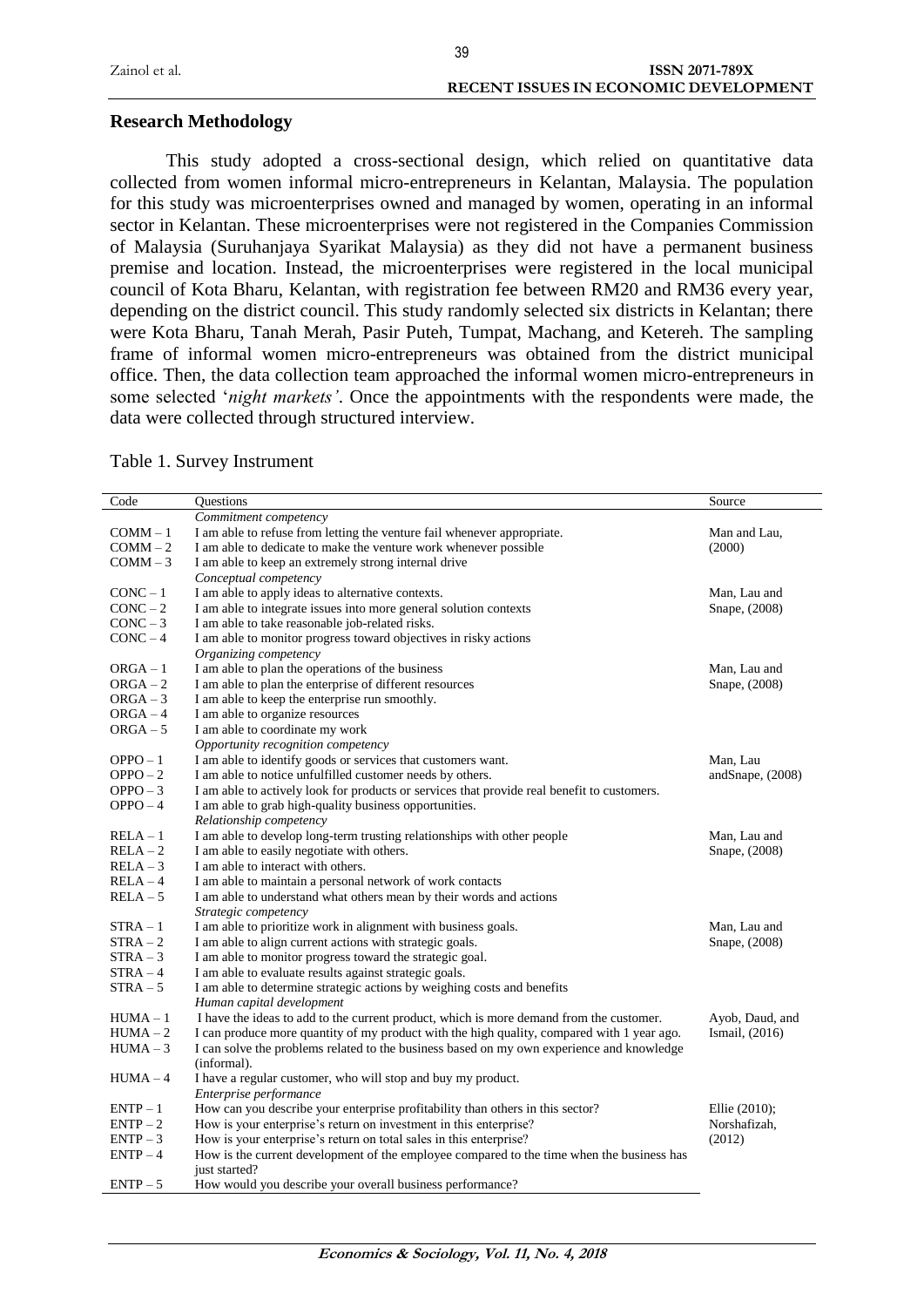|               | 40                                           |
|---------------|----------------------------------------------|
| Zainol et al. | <b>ISSN 2071-789X</b>                        |
|               | <b>RECENT ISSUES IN ECONOMIC DEVELOPMENT</b> |
|               |                                              |

## *Research Instrument*

A questionnaire was developed using simple and unbiased wording to allow the respondents to comprehend and answer the items easily. Questionnaire items were adopted from earlier studies with minor modifications where needed. The questionnaire comprised several sections. All responses were elicited on a five-point Likert scale ranging from 1 (strongly disagree) to 5 (strongly agree). Table 1 presents the codes, items, and sources of the instruments.

## *Sample Size and Multivariate Normality*

The sample size for this study was calculated using G-Power version 3.1. Based on the power of 0.95 (more than 0.80 as required in social and behavioral science research) with an effect size of 0.15, a sample size of 153 was required to test the model with seven predictors. In this regard, the sample size of at least 70 was needed for this study. To employ structural equation modeling-partial least squares (PLS-SEM), a minimum of 100 samples is required (Reinartz, Haenlein, and Henseler, 2009). However, this study collected data from 384 informal women micro-entrepreneurs in Kelantan, which was higher than the minimum requirement of sample size.

This study tested the multivariate normality using an online tool, Web Power. It was used to calculate the Mardia's multivariate skewness and kurtosis coefficients and *p-*values. The findings showed that the Mardia's multivariate skewness coefficient indicated 9.96 with the *p*-value of 0.00, while the kurtosis coefficient indicated 99.2 with the *p-*value less than 0.01. Both were considered non-normality.

## *Data Analysis Methods*

Given that this study is exploratory in nature and the multivariate non-normality, this study employed variance-based SEM-PLS estimation in order to maximize the explanation of variance in the structural equation model's dependent variables. SEM-PLS was chosen because its component-based least square is a robust causal modeling technique, which allows the estimation of measurements and path coefficients, simultaneously. The analysis was recommended by Hair, Ringle, and Sarstedt (2013) in PLS. The analysis involves a) the reliability of the indicators with a standardized indicator loading of 0.70, while the loading of 0.40 is acceptable in exploratory studies; b) internal consistency reliability (both Cronbach's alpha and composite reliability should exceed 0.70); c) convergent validity (average variance extracted (AVE)  $>0.50$ ) d) discriminant validity (cross loading) e) r2 (the acceptable level varies depending on the research context) f) effect size or f2 (0.02, 0.15, 0.35 for weak, moderate, strong effects, respectively) g) path coefficient estimates; and h) predictive relevance  $Q2$  ( $Q2>0$  is indicative of predictive relevance). Specifically, when  $Q2$  is 0.02, 0.15, 0.35, it indicates the weak, moderate, and strong degree of predictive relevance of each effect, respectively.

# **Summary of Findings**

Of 384 women micro-entrepreneurs in Kelantan, Malaysia, it was discovered that the respondents had different business operation history from 1 year to 26 years and above (see Table 2). The majority of the respondents (32.8%) operated their businessesfor6 to 10 years, which was slightly more than the respondents with 1 to 5 years business (32.6%). There were five categories of age. The first age category was 20-30 years old, with 25.8% of the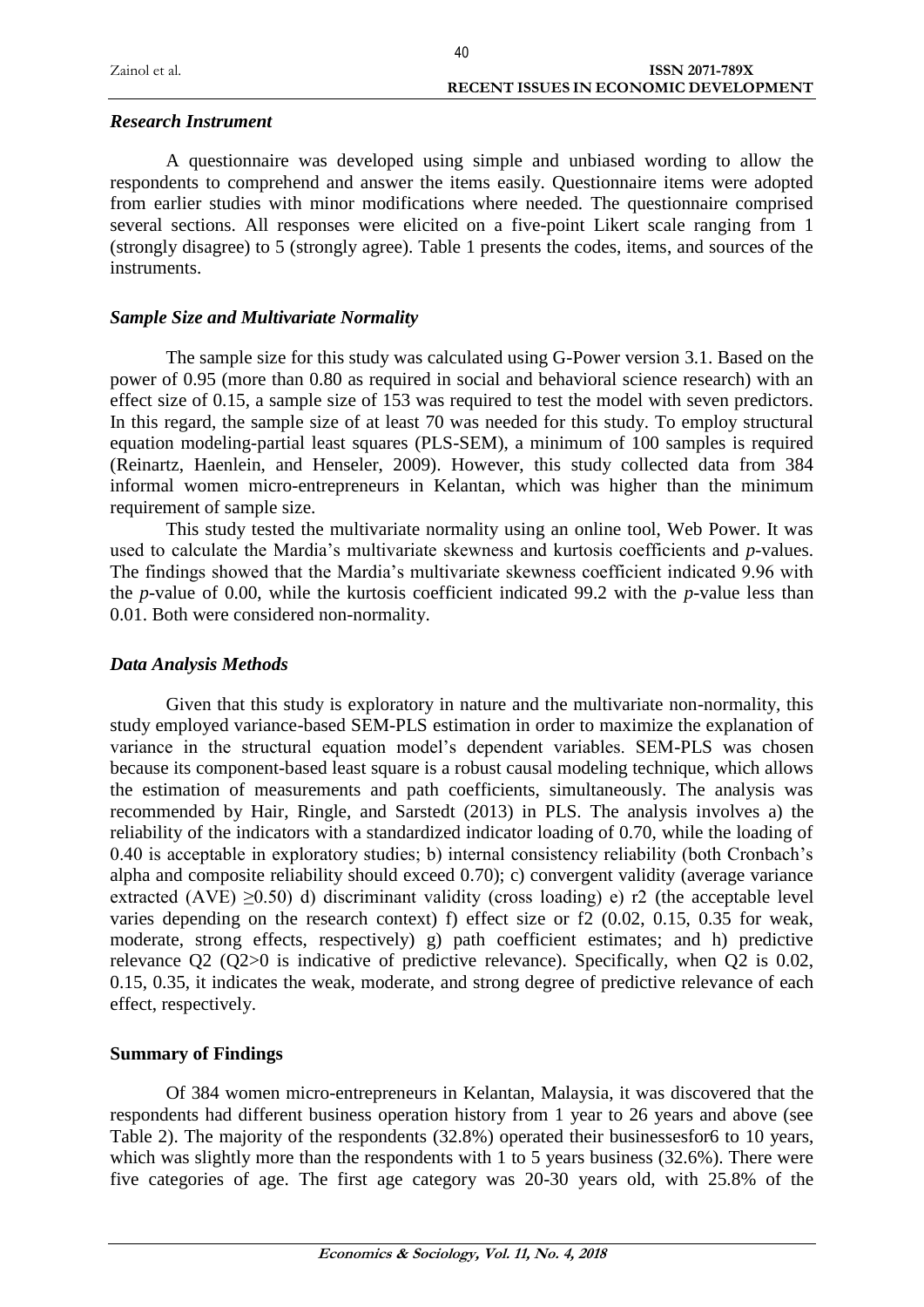| Zainol et al. | ISSN 2071-789X                               |
|---------------|----------------------------------------------|
|               | <b>RECENT ISSUES IN ECONOMIC DEVELOPMENT</b> |

respondents. The second age category was 31-40 years old, with 27.9% of the respondents. The third age category was 41-50, which accounted for 28.1% is the largest group. The fourth age category was 51-60, with 16.5% of the respondents. However, only 7 respondents were more than 61 years old, which indicated the lowest percentage of the respondents. The majority (98.2%) of the women micro-entrepreneurs were Malay. The remaining were Chinese (1.6%) and Indian (0.3%). In the marital status category, 77.1% of the respondents were married whereas 11.7% were singles. The remaining 11.3% of the respondents were single mothers. As for the income, 47.7% of the respondents with an average monthly income of RM1001-RM2000, which had the highest frequency. Only 3.4% of the respondents had an average monthly income of more than RM4001.

#### *Reliability Analysis*

The Cronbach's Alpha value for human capital development, enterprise performance, and all dimensions of competency exceeded 0.7. Particularly, commitment competency achieved more than 0.6. As Cronbach's alpha value for all items was higher than 0.6, they considered were reliable (Hair, Sarstedt, Hopkins, & Kuppelwieser, 2014). For composite reliability, except commitment competency, the indicators exhibited different loadings for all items with more than 0.8. According to Hair, Ringle, and Sarstedt (2013), the indicators are reliable when they are higher than 0.7. Convergent validity is a set of indicators that represent the same underlying construct, which can be demonstrated through unidimensionality. As noted by Hair, Ringle, and Sarstedt (2011), the average variance extracted (AVE) value for all items is more than 0.5, which indicates sufficient convergent validity (see Table 3). Indicators are reliable if the absolute standardized outer loadings are higher than 0.7. As presented in Table 4, all items showed more than 0.7, except the third item of commitment competency and organizing competency, the fourth item of human capital development, and the fifth item of relationship competency. When the component loading shows the value is less than 0.7 and higher than 0.5, hence it is reliable (Hair et al., 2014). When the cross loading values are lower than outer loadings, it fulfills discriminant validity. In Table 4, the Fornell-Larcker criterion cannot identify the limitations of discriminant validity. Furthermore, the Heterotrait-Monotrait Ratio (HTMT) values are below 0.9, which confirms that this study did not prove a lack of discriminant validity since all the constructs met the minimum criteria.

|                           | $\mathbf n$ | $\%$  |                       | $\mathbf n$    | $\%$         |
|---------------------------|-------------|-------|-----------------------|----------------|--------------|
| Age                       |             |       | Ethnicity             |                |              |
| 20 years old-30 years old | 99          | 25.8  | Malay                 | 377            | 98.2         |
| 31 years old-40 years old | 107         | 27.9  | Chinese               | 6              | 1.6          |
| 41 years old-50 years old | 108         | 28.1  | Indian                | 1              | 0.3          |
| 51 years old-60 years old | 62          | 16.5  | Others                | $\overline{0}$ | $\mathbf{0}$ |
| 61 years old and above    | 7           | 1.8   | Total                 | 384            | 100.0        |
| Total                     | 384         | 100.0 |                       |                |              |
|                           |             |       | <b>Marital Status</b> |                |              |
| Year of Business          |             |       | Single                | 45             | 11.7         |
| 1 year-5 years            | 125         | 32.6  | Married               | 296            | 77.1         |
| 6 year-10 years           | 126         | 32.8  | Single mother         | 43             | 11.2         |
| 11 year-15 years          | 76          | 19.8  |                       |                |              |
| 16 year-20 years          | 36          | 9.4   |                       |                |              |
| 21 year-25 years          | 16          | 4.2   | Monthly Income        |                |              |
| 26 years and above        | 5           | 1.3   | Below RM1000          | 36             | 9.4          |
| Total                     | 384         | 100.0 | RM1001-RM2000         | 283            | 47.7         |
|                           |             |       | RM2001-RM3000         | 127            | 33.1         |
| Religion                  |             |       | RM3001-RM4000         | 25             | 6.5          |
| Islam                     | 377         | 98.2  | RM4001 and above      | 13             | 3.4          |
| <b>Buddhist</b>           | 6           | 1.6   | Total                 | 384            | 100.0        |
| Hindus                    | 1           | 0.3   |                       |                |              |
| Total                     | 384         | 100.0 |                       |                |              |

Table 2. Profile of the Respondent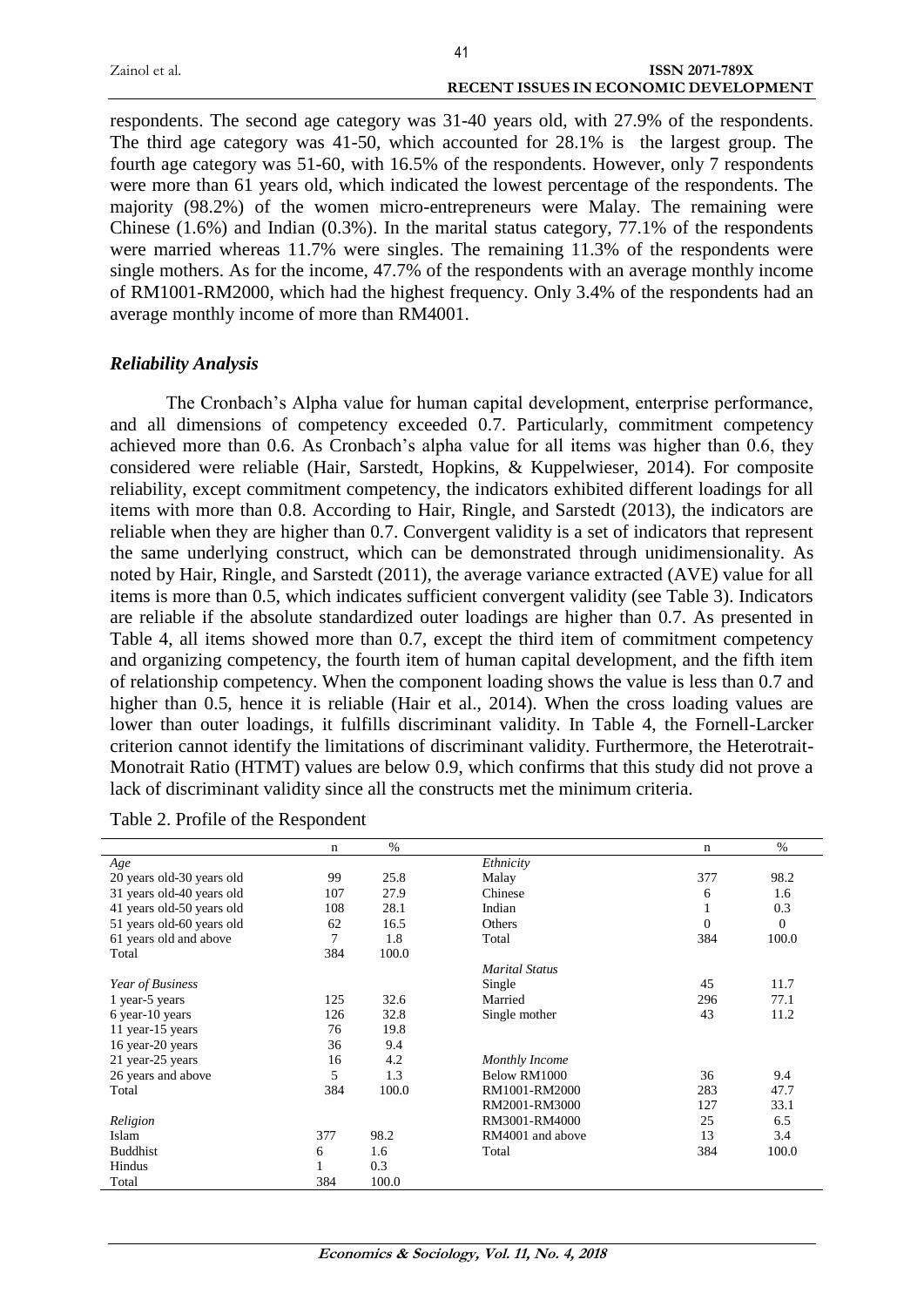| Variables   | No of<br>Items | Mean  | <b>SD</b> | Cronbach's<br>Alpha | Composite<br>Reliability | <b>AVE</b> |
|-------------|----------------|-------|-----------|---------------------|--------------------------|------------|
| <b>COMM</b> | 3              | 4.147 | 0.549     | 0.631               | 0.796                    | 0.565      |
| <b>CONC</b> | 4              | 3.788 | 0.678     | 0.849               | 0.895                    | 0.682      |
| <b>ORGA</b> |                | 4.148 | 0.512     | 0.809               | 0.866                    | 0.564      |
| <b>OPPO</b> | 4              | 4.117 | 0.593     | 0.809               | 0.874                    | 0.634      |
| <b>RELA</b> | 6              | 4.120 | 0.601     | 0.824               | 0.872                    | 0.578      |
| <b>STRA</b> |                | 3.980 | 0.576     | 0.889               | 0.889                    | 0.615      |
| <b>HUMA</b> | 4              | 3.913 | 0.649     | 0.851               | 0.851                    | 0.590      |
| <b>ENTE</b> |                | 3.949 | 0.514     | 0.883               | 0.883                    | 0.602      |

# Table 3. Descriptive and Reliability Measures

Note: COMM: Commitment Competency; CONC: Conceptual Competency; ORGA: Organising Competency; OPPO: Opportunity Recognition Competency; RELA: Relationship Competency; STRA: Strategic Competency; HUMA: Human Capital Development; ENTP: Enterprise Performance

#### Table 4. Outer Model Loading and Cross Loading

|                           | <b>COMM</b> | <b>CONC</b> | <b>ORGA</b> | <b>OPPO</b> | <b>RELA</b> | <b>STRA</b> | <b>HUMA</b> | <b>ENTE</b> |
|---------------------------|-------------|-------------|-------------|-------------|-------------|-------------|-------------|-------------|
| $COMM - 1$                | 0.775       | 0.164       | 0.448       | 0.301       | 0.382       | 0.353       | 0.276       | 0.338       |
| $COMM - 2$                | 0.697       | 0.169       | 0.228       | 0.248       | 0.289       | 0.297       | 0.219       | 0.162       |
| $COMM - 3$                | 0.781       | 0.168       | 0.373       | 0.235       | 0.434       | 0.248       | 0.217       | 0.234       |
| $CONC - 1$                | 0.150       | 0.820       | 0.275       | 0.383       | 0.330       | 0.366       | 0.316       | 0.182       |
| $CONC - 2$                | 0.183       | 0.888       | 0.250       | 0.383       | 0.295       | 0.366       | 0.414       | 0.218       |
| $CONC - 3$                | 0.146       | 0.795       | 0.224       | 0.266       | 0.252       | 0.311       | 0.211       | 0.096       |
| $CONC - 4$                | 0.253       | 0.797       | 0.312       | 0.294       | 0.345       | 0.418       | 0.234       | 0.213       |
| $ORGA - 1$                | 0.340       | 0.253       | 0.772       | 0.325       | 0.316       | 0.365       | 0.208       | 0.209       |
| $ORGA - 2$                | 0.348       | 0.214       | 0.706       | 0.300       | 0.311       | 0.326       | 0.177       | 0.200       |
| $ORGA - 3$                | 0.322       | 0.218       | 0.676       | 0.279       | 0.247       | 0.325       | 0.146       | 0.071       |
| $ORGA - 4$                | 0.361       | 0.253       | 0.801       | 0.299       | 0.347       | 0.309       | 0.201       | 0.178       |
| $ORGA - 5$                | 0.442       | 0.258       | 0.794       | 0.341       | 0.353       | 0.299       | 0.207       | 0.210       |
| $OPPO-1$                  | 0.263       | 0.289       | 0.344       | 0.795       | 0.425       | 0.354       | 0.216       | 0.239       |
| $OPPO-2$                  | 0.242       | 0.415       | 0.305       | 0.832       | 0.417       | 0.243       | 0.321       | 0.253       |
| $OPPO-3$                  | 0.340       | 0.252       | 0.369       | 0.816       | 0.436       | 0.284       | 0.224       | 0.293       |
| $OPPO-4$                  | 0.287       | 0.355       | 0.298       | 0.739       | 0.439       | 0.330       | 0.201       | 0.169       |
| $RELA - 1$                | 0.437       | 0.275       | 0.418       | 0.579       | 0.779       | 0.244       | 0.310       | 0.330       |
| $RELA - 2$                | 0.386       | 0.269       | 0.342       | 0.416       | 0.859       | 0.202       | 0.164       | 0.286       |
| $RELA - 3$                | 0.392       | 0.263       | 0.319       | 0.321       | 0.776       | 0.194       | 0.130       | 0.275       |
| $RELA - 4$                | 0.296       | 0.302       | 0.190       | 0.306       | 0.685       | 0.214       | 0.127       | 0.210       |
| $RELA - 5$                | 0.330       | 0.338       | 0.276       | 0.293       | 0.689       | 0.260       | 0.139       | 0.152       |
| $STRA - 1$                | 0.312       | 0.359       | 0.294       | 0.239       | 0.154       | 0.759       | 0.205       | 0.151       |
| $STRA - 2$                | 0.294       | 0.335       | 0.290       | 0.300       | 0.198       | 0.834       | 0.200       | 0.159       |
| $STRA - 3$                | 0.273       | 0.358       | 0.303       | 0.319       | 0.210       | 0.773       | 0.127       | 0.083       |
| $STRA - 4$                | 0.367       | 0.360       | 0.400       | 0.329       | 0.310       | 0.794       | 0.184       | 0.153       |
| $STRA - 5$                | 0.329       | 0.324       | 0.400       | 0.284       | 0.273       | 0.759       | 0.154       | 0.140       |
| $HUMA - 1$                | 0.271       | 0.333       | 0.280       | 0.299       | 0.223       | 0.242       | 0.803       | 0.297       |
| $HUMA - 2$                | 0.197       | 0.282       | 0.059       | 0.213       | 0.130       | 0.108       | 0.763       | 0.220       |
| $HUMA - 3$                | 0.318       | 0.287       | 0.280       | 0.236       | 0.237       | 0.215       | 0.835       | 0.255       |
| $HUMA - 4$                | 0.154       | 0.241       | 0.064       | 0.170       | 0.139       | 0.075       | 0.660       | 0.199       |
| $ENTP - 1$                | 0.307       | 0.213       | 0.278       | 0.313       | 0.336       | 0.203       | 0.268       | 0.800       |
| $ENTP - 2$                | 0.282       | 0.167       | 0.195       | 0.244       | 0.255       | 0.130       | 0.243       | 0.828       |
| $ENTP-3$                  | 0.206       | 0.156       | 0.041       | 0.162       | 0.186       | 0.112       | 0.276       | 0.746       |
| $ENTP - 4$                | 0.224       | 0.140       | 0.138       | 0.180       | 0.231       | 0.124       | 0.195       | 0.718       |
| $ENTP - 5$                | 0.284       | 0.177       | 0.227       | 0.244       | 0.299       | 0.113       | 0.267       | 0.783       |
| Fornell-Larcker Criterion |             |             |             |             |             |             |             |             |
| COMM                      | 0.752       |             |             |             |             |             |             |             |
| CONC                      | 0.220       | 0.826       |             |             |             |             |             |             |
| <b>ORGA</b>               | 0.485       | 0.319       | 0.751       |             |             |             |             |             |
| OPPO                      | 0.352       | 0.412       | 0.413       | 0.796       |             |             |             |             |
| <b>RELA</b>               | 0.494       | 0.370       | 0.425       | 0.535       | 0.761       |             |             |             |
| <b>STRA</b>               | 0.404       | 0.442       | 0.429       | 0.371       | 0.290       | 0.784       |             |             |
| <b>HUMA</b>               | 0.321       | 0.376       | 0.254       | 0.308       | 0.249       | 0.228       | 0.768       |             |
| <b>ENTE</b>               | 0.343       | 0.224       | 0.243       | 0.305       | 0.347       | 0.181       | 0.322       | 0.776       |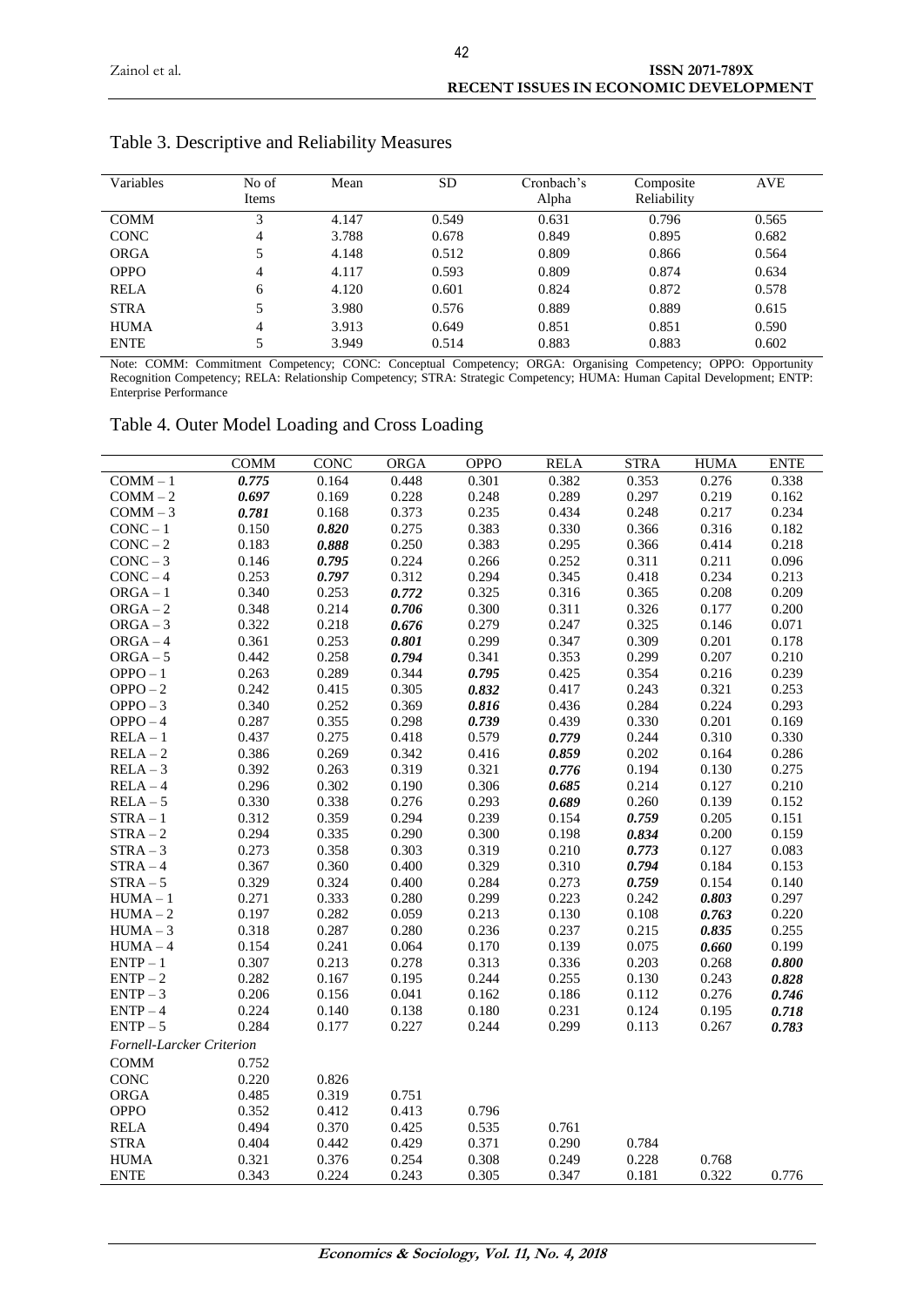| Heterotrait-Monotrait Ratio (HTMT) |       |       |       |       |       |                                                                                                                |       |  |
|------------------------------------|-------|-------|-------|-------|-------|----------------------------------------------------------------------------------------------------------------|-------|--|
| <b>COMM</b>                        |       |       |       |       |       |                                                                                                                |       |  |
| <b>CONC</b>                        | 0.302 |       |       |       |       |                                                                                                                |       |  |
| <b>ORGA</b>                        | 0.642 | 0.384 |       |       |       |                                                                                                                |       |  |
| <b>OPPO</b>                        | 0.488 | 0.481 | 0.508 |       |       |                                                                                                                |       |  |
| <b>RELA</b>                        | 0.656 | 0.451 | 0.485 | 0.617 |       |                                                                                                                |       |  |
| <b>STRA</b>                        | 0.537 | 0.521 | 0.523 | 0.463 | 0.352 |                                                                                                                |       |  |
| <b>HUMA</b>                        | 0.426 | 0.432 | 0.278 | 0.368 | 0.270 | 0.249                                                                                                          |       |  |
| <b>ENTE</b>                        | 0.434 | 0.249 | 0.266 | 0.351 | 0.383 | 0.201                                                                                                          | 0.391 |  |
|                                    |       |       |       |       |       | Note: COMM: Commitment Competency; CONC: Conceptual Competency; ORGA: Organising Competency; OPPO: Opportunity |       |  |

Recognition Competency; RELA: Relationship Competency; STRA: Strategic Competency; HUMA: Human Capital Development; ENTP: Enterprise Performance

## *Path Coefficients*

As presented in Table 5, the path coefficients between human capital developments and entrepreneurial competencies showed a positive and statistically significant effect (at the chosen 5% level of significance). Findings illustrated that human capital development has a significant effect on entrepreneurial competencies (i.e., commitment competency, conceptual competency, organizing competency, opportunity recognition competency, relationship competency, and strategic competency) among the informal women micro-entrepreneurs in Kelantan, Malaysia. As for the effect of entrepreneurial competencies on the performance of informal microenterprises, findings revealed that the *p*-values for opportunity recognition competency, relationship competency, commitment competency, and enterprise performance were less than 0.05, indicates a statistically significant positive effect of opportunity recognition competency, relationship competency, commitment competency on the performance of microenterprises owned and managed by informal women microentrepreneurs in Kelantan, Malaysia. However, the *p*-values for conceptual competency, organizing competency, and strategic competency on micro-enterprise performance were more than 0.05, indicated that the effect is not statistically significant effect.

|                                                                    | Coefficient | t-value | $p$ -value | f <sup>2</sup> |
|--------------------------------------------------------------------|-------------|---------|------------|----------------|
| Human Capital Dev. $\rightarrow$ Opportunity Recog. Competency     | 0.308       | 5.895   | 0.000      | 0.105          |
| Human Capital Development $\rightarrow$ Relationship Competency    | 0.249       | 4.641   | 0.000      | 0.066          |
| Human Capital Development→ Conceptual Competency                   | 0.376       | 7.168   | 0.000      | 0.164          |
| Human Capital Development $\rightarrow$ Organizing Competency      | 0.254       | 3.954   | 0.000      | 0.069          |
| Human Capital Development $\rightarrow$ Strategic Competency       | 0.228       | 4.534   | 0.000      | 0.055          |
| Human Capital Development $\rightarrow$ Commitment Competency      | 0.321       | 5.566   | 0.000      | 0.115          |
|                                                                    |             |         |            |                |
| Opportunity Recog. Competency $\rightarrow$ Enterprise Performance | 0.122       | 2.141   | 0.033      | 0.012          |
| Relationship Competency $\rightarrow$ Enterprise Performance       | 0.148       | 2.065   | 0.009      | 0.016          |
| Conceptual Competency $\rightarrow$ Enterprise Performance         | 0.091       | 1.259   | 0.209      | 0.007          |
| Organizing Competency $\rightarrow$ Enterprise Performance         | 0.005       | 0.091   | 0.928      | 0.000          |
| Strategic Competency $\rightarrow$ Enterprise Performance          | $-0.035$    | 0.516   | 0.606      | 0.001          |
| Commitment Competency $\rightarrow$ Enterprise Performance         | 0.221       | 3.161   | 0.002      | 0.037          |

#### Table 5. Path Coefficient

#### **Discussion**

The purpose of this study was to examine the effect of human capital on entrepreneurial competencies among informal women micro-entrepreneurs in Kelantan, Malaysia. Based on the first objective, the result was similar to earlier studies of human capital development (Shepherd and De Tienne, 2005; Packham, Jones, Miller, Pickernel, and Thomas, 2010; Ucbasaran, Westhead, Wright, and Flores, 2010). It indicated a positive and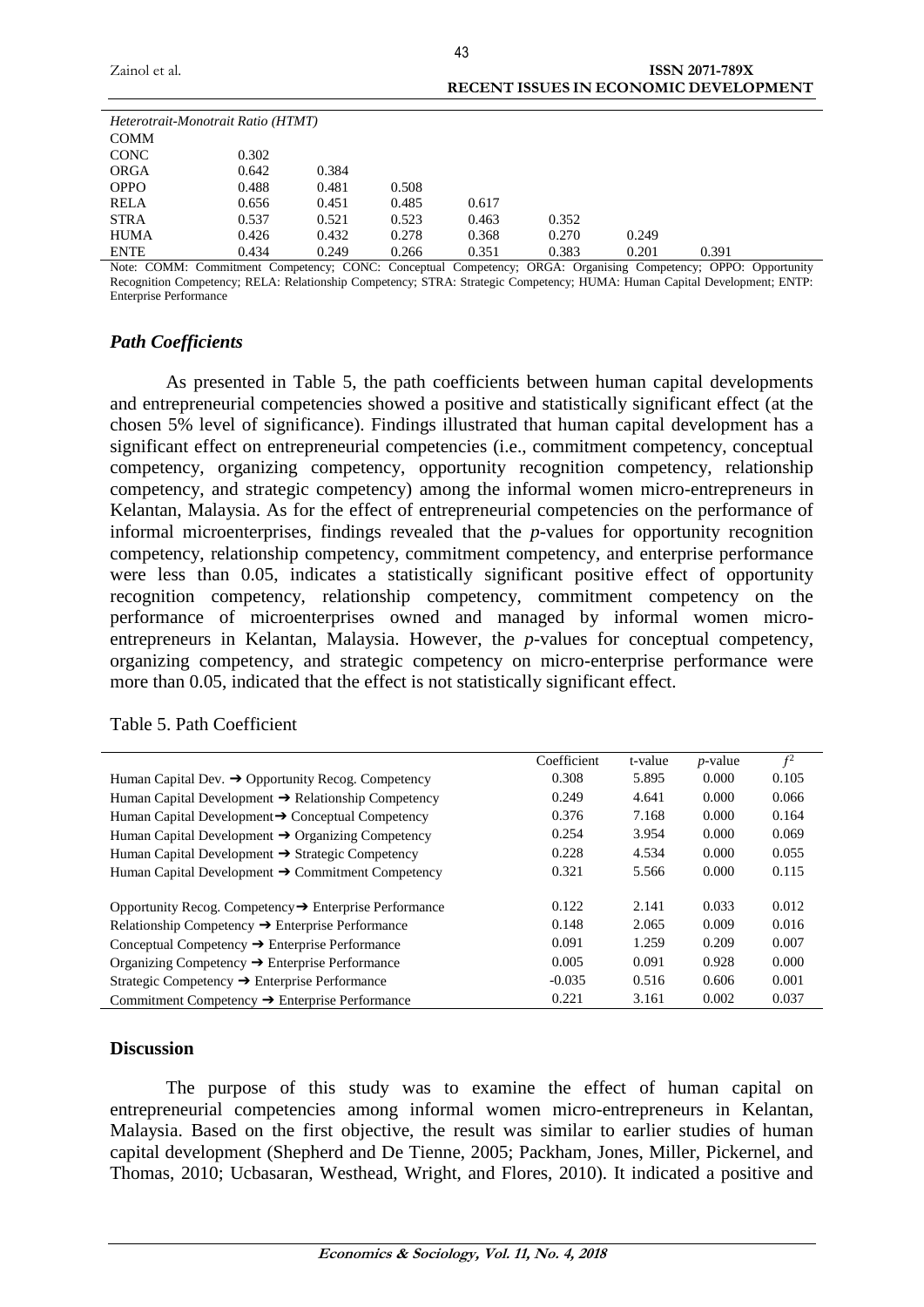significant relationship between commitment competency, conceptual competency and organizing competency, and human capital development. Furthermore, the finding also showed a positive relationship between human capital and strategic competency (Hayton, 2003), relationship competency (Ulhoi, 2010), and opportunity recognition (Williams, & Youssef, 2013).

In addition, this study examined the relationship between dimensions of entrepreneurial competencies and enterprise performance. The result was consistent with Unger et al. (2011)as organizing competency was found to have a positive relationship with enterprise performance. Moreover, some scholars (Ucbasaran, Shepherd, Lockett, & Lyon, 2013) found conceptual competency had a positive relationship with enterprise performance. This study also supported other studies which established a strong relationship between opportunity recognition competency (Williams, and Youssef, 2013), relationship competency, commitment competency (Ganotakis, 2012) and strategic competency (Simsek & Heavey, 2011; Achtenhagen, Melin, & Neldi, 2013),and enterprise performance.

Based on the above discussion, the p-values for the coefficients indicated that the effects were not statistically significant. The coefficient between commitment competency and enterprise performance was higher than the other five determinants. In other words, commitment competency was the most significant to micro-enterprise performance. However, the p-value for the path coefficient between commitment competency and micro-enterprise performance was less than 0.05. It indicated that commitment competency had a significant effect on the performance of informal micro-enterprise. Studies of human capital development have proven that competent entrepreneurs are able to bring positive impact on business performance (Seleim, Ashour, & Bontis, 2007; Lawrence & Maimunah, 2009; Unger et al., 2011; Wirtz & Lovelock, 2012). Furthermore, past studies(Cascio & Sibley, 1979; Cascio & Ramos, 1986; Schuler, 1992) have also proven that entrepreneurial advantages can enhance business performance.

# **Limitation**

There are several limitations that need to be acknowledged in this study. Firstly, this study cannot be made generalizable to all individuals because only informal women microentrepreneurs who run "night markets" business were considered. Hence, further investigation should be carried out into human capital development and entrepreneurial competency among all Malaysian micro-entrepreneurs. In fact, other industries can be considered in future studies to support the findings. Secondly, the findings cannot be made generalizable to the nation of Malaysia as the respondents were limited to the informal women micro-entrepreneurs in Kelantan only. In response to this issue, care needs to be taken when the whole of Malaysia is considered due to limited time and resources. Finally, this study examined the effect of human capital development and entrepreneurial competency on enterprise performance, solely based on perception survey.

## **Conclusion**

Findings of this study revealed that human capital development and entrepreneurial competencies helped informal women enhance their enterprise performance. The human capital theory has gained greater attention in training-related aspects. This theory is related to the individual perspective, which incorporates entrepreneurial competencies. Human capital investment involves any activity that improves the quality (productivity) of the workers. Particularly, knowledge and training are required by a person to increase his or her capability of performing activities of economic values. Recent literature shows that inadequate training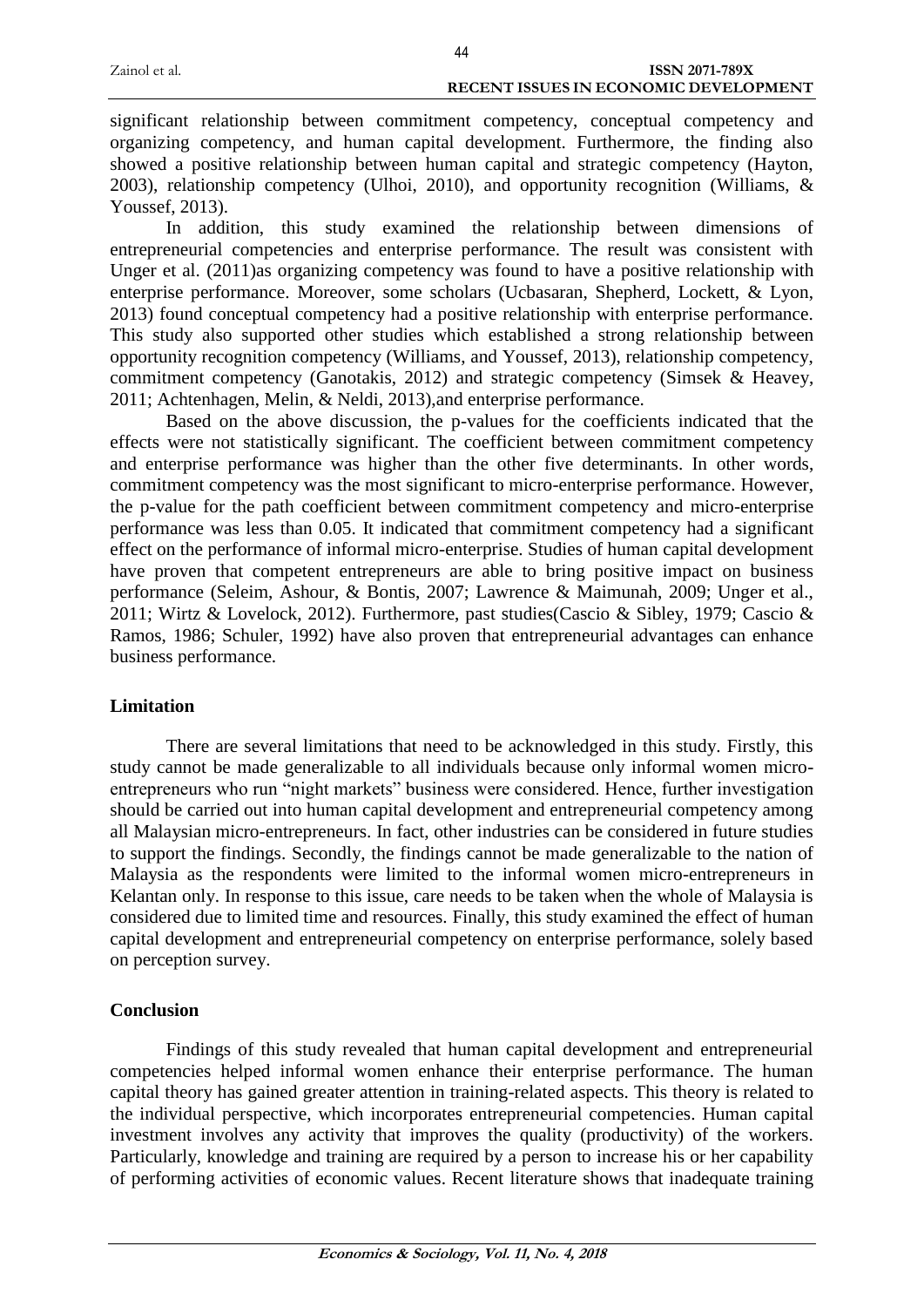|               | 45                                           |  |
|---------------|----------------------------------------------|--|
| Zainol et al. | <b>ISSN 2071-789X</b>                        |  |
|               | <b>RECENT ISSUES IN ECONOMIC DEVELOPMENT</b> |  |

results in low competitiveness, which is linked to the sustainability and growth of companies. Efforts are needed to enhance the quality of the training and seminars for women. Potential women entrepreneurs should consider successful women entrepreneurs as trainers. As a matter of fact, those women entrepreneurs will promote the training programs to other members. Besides that, the government can provide subsidies or tax incentives to women who run microenterprises. For instance, SME Development Programs provide relevant business training for women. Since the Malaysian government intends to turn Malaysia into 'Information Society' as a knowledge-based economy with strong accessibility to information technology; government and non-governmental organizations should therefore conduct formal and informal enterprise development training to ensure that women are benefited from them.

Congruent with the discussion above, this study examined the influence of human capital development on entrepreneurial competency towards enterprise performance. The findings revealed a positive relationship between human capital development and entrepreneurial competency. At the same time, entrepreneurial competency was found to enhance enterprise performance. This study is expected to give additional insight into human capital, entrepreneurial competencies, and enterprise performance among informal microenterprise in Kelantan, Malaysia. Therefore, similar research with relevant variables can be considered in Malaysia in future.

#### **Acknowledgement**

This research was funded by the Ministry of Higher Education, Malaysia under the grant entitled "Research Acculturation Grant Scheme – RAGS" (Grant Code: RAGS/1/2014/SS05 /UMK//4), Topic: Entrepreneurial Competency among Women Informal Traders: A Study in Peninsular Malaysia).

## **References**

- Abor, J., & Quartey, P. (2010). Issues in SME development in Ghana and South Africa. *International Research Journal of Finance and Economics*, 39(*6*), 215-228.
- Achtenhagen, L., Melin, L., and Naldi, L. (2013). Dynamics of Business Models– Strategizing, Critical Capabilities and Activities for Sustained Value Creation. *Long Range Planning,* 46(*6*), 427-442.
- Ackerman, P. L., & Humphreys, L. G. (1990). *Individual Differences Theory in Industrial and Organizational Psychology*, In: Hough, L.M. (Ed.), 2nd ed. *Handbook of Industrial and Organizational Psychology*, Vol.1. Consulting Psychologists Press, Palo Alto, pp. 223–282.
- Agarwala, T. (2003). Innovative Human Resource Practices and Organizational Commitment: An Empirical Investigation*. International Journal of Human Resource Management*, *14*(*2*), 175-197.
- Aldrich, H., & Auster, E. R. (1986). Even Dwarfs Started Small: Liabilities of Age and Size and their Strategic Implications. *Research in Organizational Behavior, 8*, 165–198.
- Arbussa, A., Bikfalvi, A. & Marquès, P. (2017). Strategic agility-driven business model renewal: the case of an SME. *Management Decision*, *55*(2), 271-293.
- Bae, J., & Rowley, C. (2004). Macro and Micro Approaches in Human Resource Development: Context and Content in South Korea. *Journal of World Business*, 39(*4*), 349-361.
- Baum, J. A., & Singh, J. V. (1994). Evolutionary Dynamics of Organizations.Oxford University Press.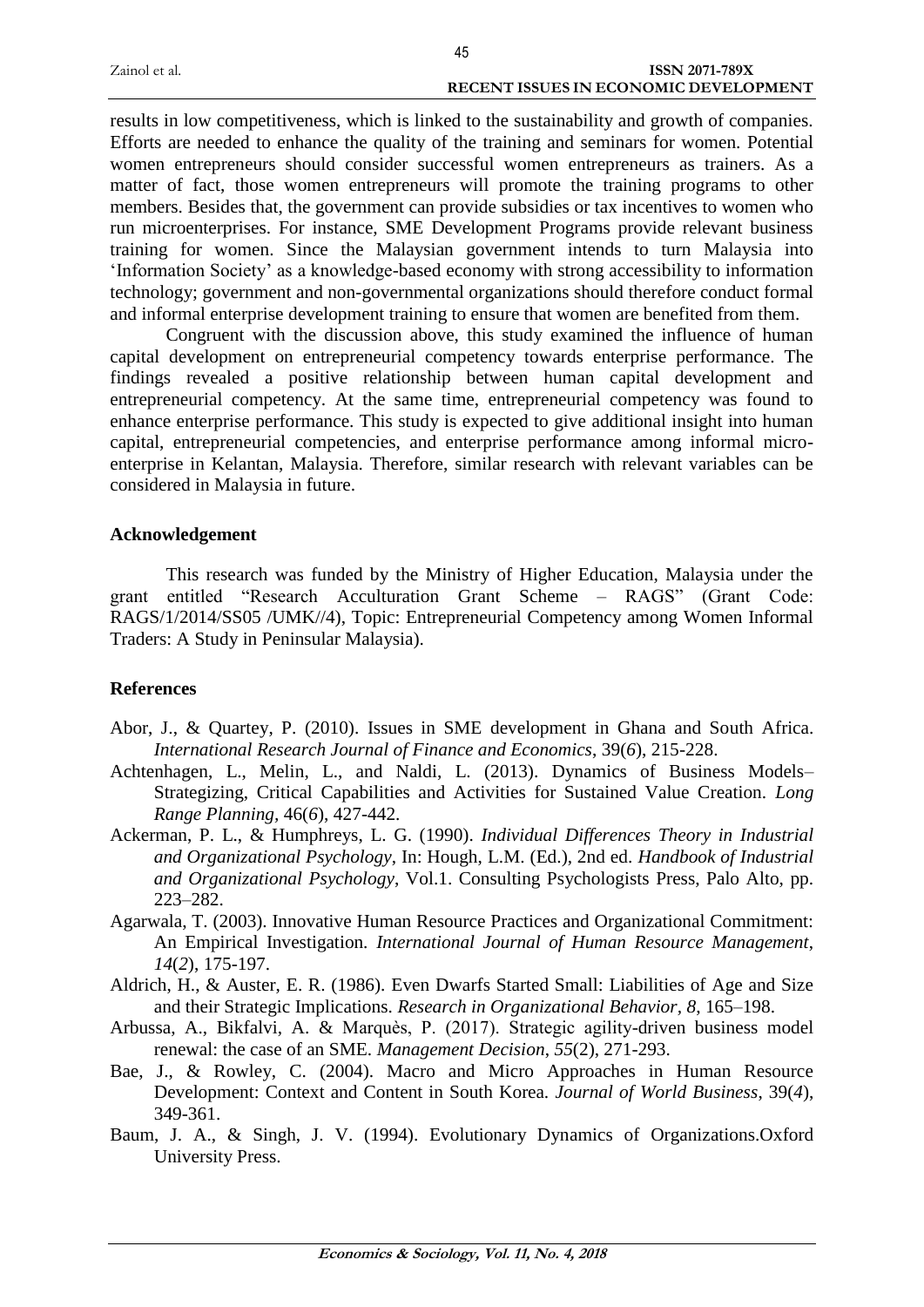- Becker, B. E., Huselid, M. A., & Ulrich, D. (2001). The HR Scorecard: Linking People, Strategy, and Performance. Harvard Business Press.
- Bigsten, A., & Gebreeyesus, M. (2007). The Small, The Young, and The Productive: Determinants of Manufacturing Firm Growth in Ethiopia. *Economic Development and Cultural Change,* 55*(4*), 813-840.
- Boden, R. J., & Nucci, A. R. (2000). On The Survival Prospects of Men's and Women's New Business Ventures *.Journal Of Business Venturing*, 15(*4*), 347-362.
- Brush, M. C., & Ruse, D. H. (2005). Driving Strategic Success Through Human Capital Planning: How Corning Links Business and HR Strategy to Improve The Value and Impact of Its HR Function. *Human Resource Planning*, 28(*1)*, 49-61.
- Burcharth, A., Præst Knudsen, M., & Søndergaard, H. A. (2017). The role of employee autonomy for open innovation performance. *Business Process Management Journal*, 23(6), 1245-1269.
- Carter, N., Brush, C., Greene, P., Gatewood, E., & Hart, M. (2003). Women Entrepreneurs Who Break Through to Equity Financing: The Influence of Human, Social and Financial Capital. *International Journal of Entrepreneurial Finance*, 5(*1*), 1-28.
- Cooper, A. C., Gimeno-Gascon, F. J., & Woo, C. Y. (1994). Initial Human and Financial Capital as Predictors of New Venture Performance. *Journal of Business Venturing,* 9, 371–395.
- Department of Statistics, Malaysia (2014). *GDP by State 2005-2013*. Retrieved from www.statistics.gov.my/index.php?r=column/ (02 July 2016).
- Dimov, D. (2010). Nascent Entrepreneurs and Venture Emergence: Opportunity Confidence, Human Capital, and Early Planning. *Journal of Management Studies*, 47 (*6*), 1123– 1153.
- Dimov, D. (2017). Towards a qualitative understanding of human capital in entrepreneurship research. *International Journal of Entrepreneurial Behavior and Research*, 23(2), 210- 227.
- Fairlie, R. W., & Robb, A. M. (2009). Gender Differences in Business Performance: Evidence from the Characteristics of Business Owners Survey. *Small Business Economics,* 33(*4*), 375-395.
- Ganotakis, P. (2012). Founders' Human Capital and The Performance of UK New Technology Based Firms. *Small Business Economics*, 39(*2*), 495-515.
- Garud, R., Giuliani, A. P. (2013). A Narrative Perspective on Entrepreneurial Opportunities. *Academy Management Revision*. 38(*1*), 157–160.
- Guthrie, J. P., Spell, C. S., & Nyamori, R. O. (2002). Correlates and Consequences of High Involvement Work Practices: The Role of Competitive Strategy. *International Journal of Human Resource Management,* 13(*1*), 183-197.
- Hair, J. F., Ringle, C. M., & Sarstedt, M. (2011). PLS-SEM: Indeed A Silver Bullet. *Journal of Marketing theory and Practice*, 19(*2*), 139-152.
- Hair, J. F., Ringle, C. M., & Sarstedt, M. (2013). Editorial-Partial Least Squares Structural Equation Modeling: Rigorous Applications, Better Results and Higher Acceptance. *Long Range Planning*, 46(*1-2*), 1-12.
- Hair, J. F., Sarstedt, M., Hopkins, L., & G. Kuppelwieser, V. (2014). Partial Least Squares Structural Equation Modeling (PLS-SEM) An Emerging Tool in Business Research.*European Business Review*, 26(*2)*, 106-121.
- Hanohov, R., & Baldacchino, L. (2018). Opportunity recognition in sustainable entrepreneurship: an exploratory study. *International Journal of Entrepreneurial Behavior and Research*, 24(2), 333-358.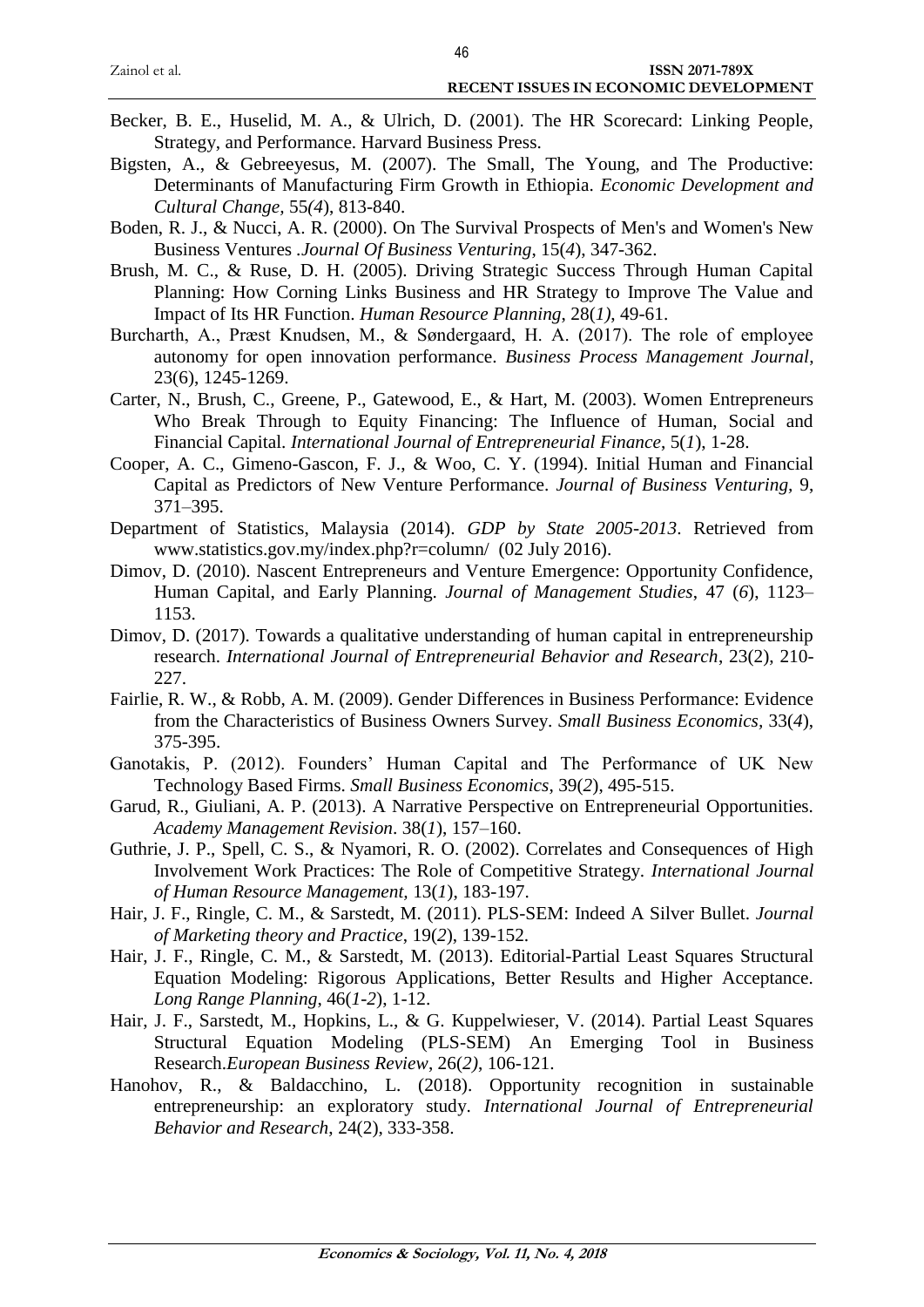- Harshana, K., & Verena, T. R. (2014). Women in the Informal Sector in Mauritius: A Survival Model, Equality, Diversity and Inclusion: *An International Journal*, 33(*8*), 750-763.
- Hawawini, G., Subramanian, V., & Verdin, P. (2003). Is Performance Driven by Industryor FirmSpecific Factors? A New Look at The Evidence. *Strategic Management Journal*, 24(*1*), 1-16.
- Haynie, J. M., Shepherd, D. A., & Patzelt, H. (2012). Cognitive Adaptability and an Entrepreneurial Task: The Role of Metacognitive Ability and Feedback. *Entrepreneurship Theory and Practice*, 36(*2*), 237-265.
- Hayton, J. C. (2003). Strategic Human Capital Management in SMEs: An Empirical Study of Entrepreneurial. *Human Resource Management*, 42(*4)*, 375.
- Kaur, H., & Bains, A. (2013). Understanding The Concept of Entrepreneur Competency. *Journal of Business Management and Social Sciences Research,* 2(11), 31-33
- Kim, K. C., ElTarabishy, A., & Bae, Z. T. (2018). Humane Entrepreneurship: How Focusing on People Can Drive a New Era of Wealth and Quality Job Creation in a Sustainable World. *Journal of Small Business Management*, 56, 10-29.
- Kozan, M. K., Oksoy, D., & Ozsoy, O. (2012). Owner Sacrifice and Small Business Growth. *Journal of World Business*, 47(*3*), 409-419.
- Krasniqi, B. A. (2007). Barriers to Entrepreneurship and SME Growth in Transition: The Case of Kosova. *Journal of Developmental Entrepreneurship*, 12(*1*), 71-94.
- Kraus, S., Rigtering, J. C., Hughes, M., & Hosman, V. (2012). Entrepreneurial Orientation and The Business Performance of SMEs: A Quantitative Study from The Netherlands. *Review of Managerial Science*, 6(*2*), 161-182.
- Liedholm, C. E., & Mead, D. C. (2013). *Small enterprises and economic development: the dynamics of micro & small enterprises*. Routledge.Abingdon.UK
- Liu, G., Pang, L., and Kong, D. (2017). Effects of human capital on the relationship between export and firm innovation. *Chinese Management Studies*, 11(2), 322-345.
- Lockett, A., & Thompson, S. (2001). The Resource-Based View and Economics. *Journal of Management*, 27(*6*), 723-754.
- Lucas, D. S., & Fuller, C. S. (2017). Entrepreneurship: Productive, unproductive, and destructive—Relative to what? *Journal of Business Venturing Insights*, 7, 45-49.
- Machirori, T. and Fatoki, O. (2013). The impact of firm and entrepreneur's characteristics on networking by SMEs in South Africa. *Journal of Economics*, 4(2), 113-120.
- Mahajar, A. J. and Yunus, J. M. (2012). Factors That Encourage Women Involvement in Smes in Pahang, Malaysia. *The Journal of Human Resource and Adult Learning*, 8(*2*), 33-41.
- Mahmood, R. and Hanafi, N. (2013). Entrepreneurial Orientation and Business Performance of Women Owned Small and Medium Enterprises in Malaysia: Competitive Advantage as a Mediator. *International Journal of Business and Social Science,* 4(*1*), 82-90.
- Man, T. W., & Lau, T. (2000). Entrepreneurial Competencies of SME Owner/Managers in The Hong Kong Services Sector: A Qualitative Analysis. *Journal of Enterprising Culture*, 8(*3*), 235-254.
- Man, T. W., Lau, T., & Chan, K. F. (2002). The Competitiveness of Small and Medium Enterprises: A Conceptualization with Focus on Entrepreneurial Competencies*. Journal of Business Venturing*, 17(*2*), 123-142.
- Marett, E., Marler, L., & Marett, K. (2018). Socioemotional wealth importance within family firm internal communication. *Journal of Family Business Management*, 8(1), 22-37.
- Martin, B. C., McNally, J. J., & Kay, M. J. (2013). Examining The Formation of Human Capital in Entrepreneurship: A Meta-Analysis Of Entrepreneurship Education Outcomes. *Journal of Business Venturing*, 28(*2*), 211-224.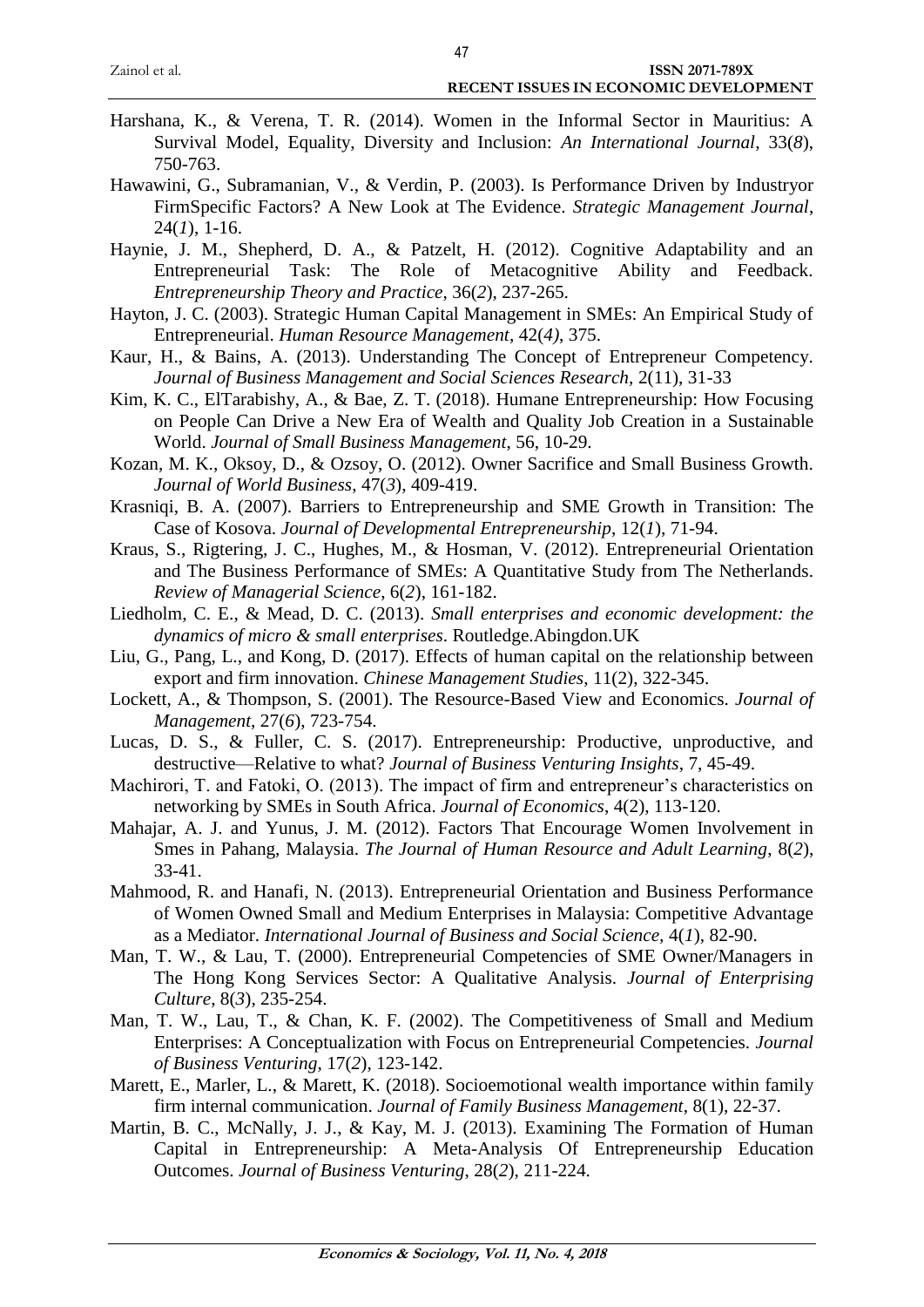- Masakure, O., Henson, S., & Cranfield, J. (2009). Performance of Microenterprises in Ghana: A Resource-Based View. *Journal of Small Business and Enterprise Development,*  16(*3*), 466-484.
- McConaughy, D. L., Matthews, C. H., & Fialko, A. S. (2001). Founding Family Controlled Firms: Performance, Risk, and Value. *Journal of Small Business Management,* 39(*1*), 31-49.
- Mead, D. C., & Liedholm, C. (1998).The Dynamics of Micro and Small Enterprises in Developing Countries.*World development*, 26(*1*), 61-74.
- Miah, NZ, Mia, L., Decentralization, Accounting Control and Performance of Government Organizations: A New Zealand Empirical Study. *Financial Accountability and Management,* 12(*3*), 173-189.
- Mitchelmore, S., & Rowley, J. (2010). Entrepreneurial Competencies: A Literature Review and Development Agenda. *International Journal of Entrepreneurial Behavior and Research,* 16(*2)*, 92-111.
- Onetti, A., Zucchella, A., Jones, M. V., & McDougall-Covin, P. P. (2012). Internationalization, Innovation and Entrepreneurship: Business Models for New Technology-Based Firms. *Journal of Management and Governance*, 16(*3*), 337-368.
- Osman, I., Ho, T. C., & Carmen Galang, M. (2011). The Relationship Between Human Resource Practices and Firm Performance: An Empirical Assessment of Firms in Malaysia. *Business Strategy Series*, 12(*1*), 41-48.
- Packham, G., Jones, P., Miller, C., Pickernell, D., & Thomas, B. (2010). Attitudes towards Entrepreneurship Education: A Comparative Analysis. *Education Training*, 52(*8/9*), 568-586.
- Panda, T. K. (2002). Entrepreneurial Success and Risk Perception among Small-Scale Entrepreneurs of Eastern India. *Journal of Entrepreneurship*, 11(*2*), 173-190.
- Parida, V., Pesämaa, O., Wincent, J., & Westerberg, M. (2017). Network capability, innovativeness, & performance: a multidimensional extension for entrepreneurship. *Entrepreneurship and Regional Development*, 29(1-2), 94-115.
- Parkman, I. D., Holloway, S. S., & Sebastiao, H. (2012). Creative Industries: Aligning Entrepreneurial Orientation and Innovation Capacity. *Journal of Research in Marketing and Entrepreneurship,* 14(*1*), 95-114.
- Ramadani, V., Gërguri, S., Dana, L-P.and Tašaminova, T. (2013). Women Entrepreneurs in the Republic of Macedonia: Waiting for Directions. *International Journal of Entrepreneurship and Small Business,* 19(*1*), 95–121.
- Rastogi, P. N. (2000). Knowledge Management and Intellectual Capital The New Virtuous Reality of Competitiveness. *Human Systems Management*, 19(*1*), 39-48.
- Razak, D. A., Abdullah, M. A., & Ersoy, A. (2018). Small Medium Enterprises (Smes) In Turkey And Malaysia A Comparative Discussion On Issues And Challenges. *International Journal of Business, Economics and Law,* 10(49), 2-591.
- Reinartz, W., Haenlein, M., & Henseler, J. (2009). An empirical comparison of the efficacy of covariance-based and variance-based SEM. *International Journal of Research in Marketing, 26*(4), 332–344.
- Reza Rajabi, Thomas Brashear-Alejandro, Cristian Chelariu, (2018). Entrepreneurial motivation as a key salesperson competence: trait antecedents and performance consequences. *Journal of Business and Industrial Marketing*, 33(4), 405-416,
- Rosa, P., Carter, S., & Hamilton, D. (1996). Gender as a Determinant of Small Business Performance: Insights from a British Study. *Small Business Economics,* 8(6), 463-478
- Salwa, A. H. F., Azahari, A. M., & Tamkin, B. J. (2013). Success Factors of Successful Micro-credit Entrepreneurs: Empirical Evidence from Malaysia. *International Journal of Business andSocial Science,* 4(5), 153-159.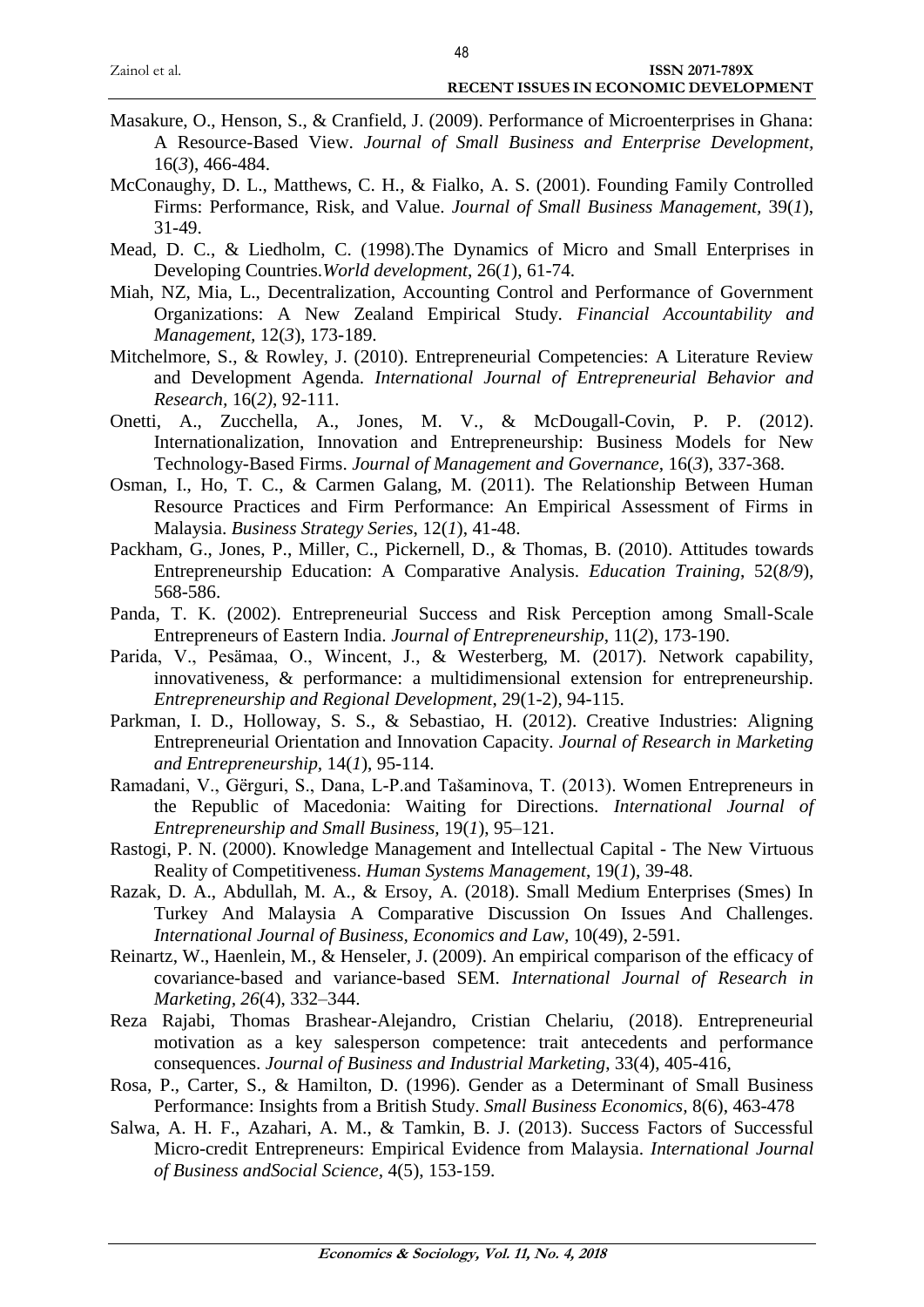- Sambasivan, M., Li-Yen, L., Che-Rose, R., & Abdul, M. (2010). Venture Performance in Malaysia: Personal Initiative, Human Capital, and Competency Areas of Founding Entrepreneurs as Critical Success Factors. *Journal of Small Business and Entrepreneurship*, 23(*3*), 315-332.
- Santandreu-Mascarell, C., Garzon, D., & Knorr, H. (2013). Entrepreneurial and Innovative Competences, Are They The Same?.*Management Decision*, 51(*5*), 1084-1095.
- Schaltegger, S., Lüdeke-Freund, F., & Hansen, E. G. (2012). Business Cases for Sustainability: The Role of Business Model Innovation for Corporate Sustainability. *International Journal of Innovation and Sustainable Development*, 6(*2*), 95-119.
- Scuotto, V., Del Giudice, M., Bresciani, S. and Meissner, D. (2017). Knowledge-Driven Preferences In Informal Inbound Open Innovation Modes: An Explorative View On Small To Medium Enterprises. *Journal of Knowledge Management*, 21(3), 640-655.
- Selamat, N. H., Abdul-Razak, R. R., Gapor, S. A., & Sanusi, Z. A. (2011). Survival through Entrepreneurship: Determinants of Successful Microenterprises in Balik Pulau, Penang Island and Malaysia. *British Journal of Arts and Social Sciences*, 3(*1*), 23-37.
- Selvarajan, T. T., Ramamoorthy, N., Flood, P. C., Guthrie, J. P., MacCurtain, S., & Liu, W. (2007). The Role of human Capital Philosophy in Promoting Firm Innovativeness and Performance: Test of A Causal Model. *International Journal of Human Resource Management*, 18(*8)*, 1456-1470.
- Shane, S. (2000). Prior Knowledge and The Discovery of Entrepreneurial Opportunities. *Organization Science*, 11(*4*), 448-469.
- Shane, S., & Venkatraman, S. (2000).The Promise of Entrepreneurship as a Field of Research.*Academy of Management Journal*, 25(1), 217–226.
- Shepherd, D. A., & DeTienne, D. R. (2005). Prior Knowledge, Potential Financial Reward, and Opportunity Identification. *Entrepreneurship Theory and Practice*, 29(*1*), 91-112.
- Shih, W.L. and Tsai, C.Y. (2016). The effects of knowledge management capabilities on perceived school effectiveness in career and technical education. *Journal of Knowledge Management*, 20(6),1373-1392.
- Simpson, M., Padmore, J., & Newman, N. (2012).Towards a New Model of Success and Performance in SMEs.*International Journal of Entrepreneurial Behavior and Research,*  18(*3*), 264-285.
- Simsek, Z. and Heavey, C. (2011). The Mediating Role of Knowledge-Based Capital for Corporate Entrepreneurship Effects On Performance: A Study of Small-to Medium-Sized Firms. *Strategic Entrepreneurship Journal*, 5(*1*), 81–100.
- SME Annual Report. (2011). *S.M.E. Annual Report 2010/2011: Leveraging Opportunities, Releasing Growth*. National SME Development Council, SME Corporation, Kuala Lumpur, Malaysia official Website. Retrieved from http://www.smecorp.gov.my on June 12, 2016.
- Snell, R., & Lau, A. (1994). Exploring Local Competences Salient for Expanding Small Businesses. *Journal of Management Development*, 13(*4*), 4-15.
- Suddaby, R., Bruton, G. D., & Si, S. X. (2014). Entrepreneurship through a Qualitative Lens: Insights on the Construction and/or Discovery of Entrepreneurial Opportunity. *Journal of Business Venture*, 30(*1*), 1–10.
- Tambunan, T. T. H. (2009). Women Entrepreneurship in Asian Developing Countries: Their Development and Main Constraints. *Journal of Development and Agricultural Economics,* 1(*2*), 027-040.
- Thompson, J. E., Stuart, R., & Lindsay, P. R. (1996). The Competence of Top Team Members: A Framework for Successful Performance. *Journal of Managerial Psychology,* 11(*3*), 48-66.